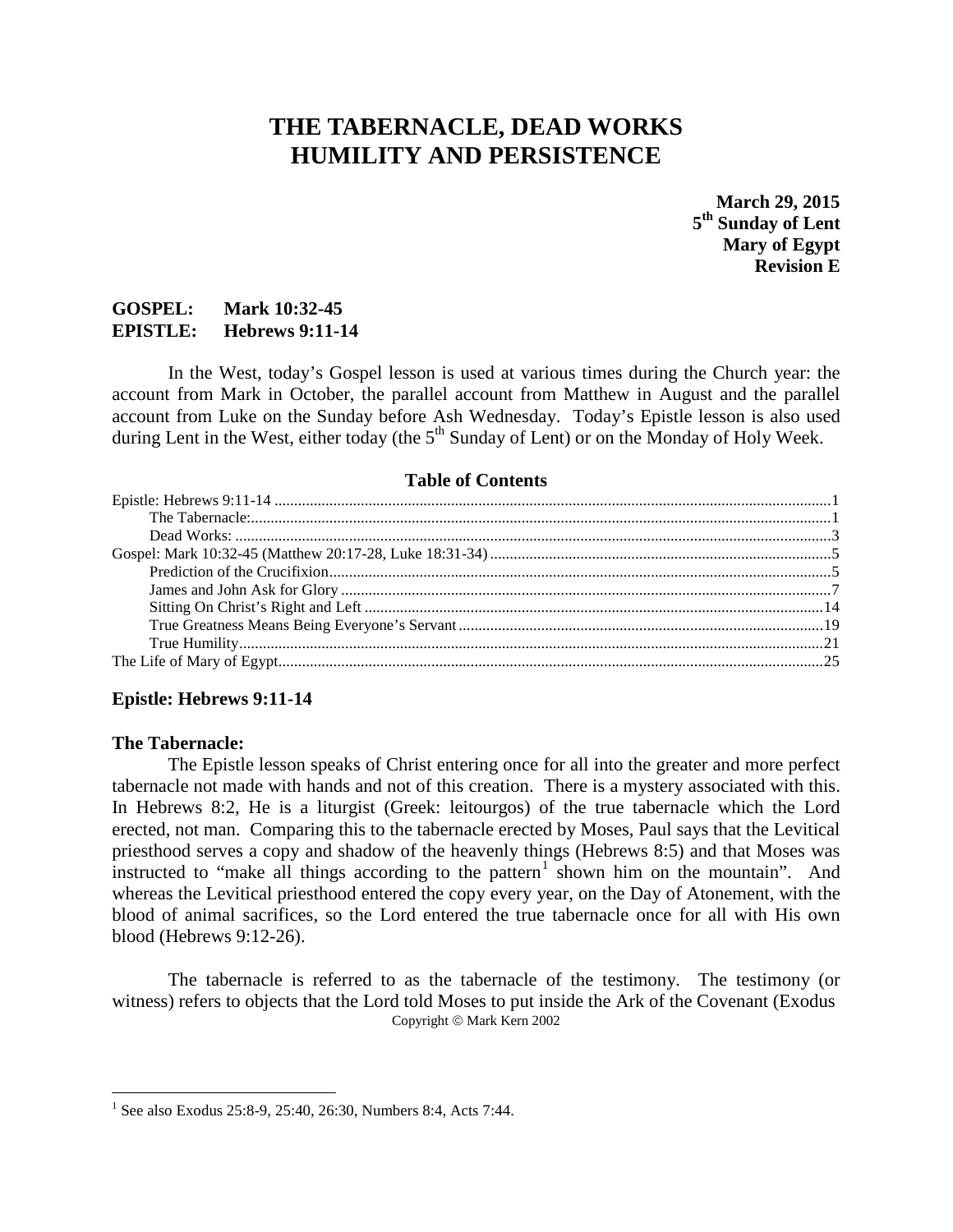25:16, 21). There were three objects there: a jar of manna (Exodus 16:33-35), the two tables of stone that Moses brought down from Mt. Sinai (Exodus 31:18, 32:15-16, Deuteronomy 10:3-5) and Aaron's rod that budded (Numbers 17:1-11). By the time of Solomon's Temple, only the tablets of stone were still in the Ark (1 Kings 8:9). These three objects represented Israel's rejection of God's provisions (the manna), rejection of God's Law (the tablets) and rejection of God's leadership (Aaron's rod which budded at the time of Korah's rebellion.) The three objects were a testimony or witness against them just as James, the Lord's brother, warns that our riches can become a witness against us when the Lord returns (James 5:1-3). They testify as to whom we serve and obey.

Just before the Lord's return, the sanctuary of the tabernacle of the testimony in heaven will be opened and out will come seven angels to dispense the wrath of God on His enemies (Revelation 15:5). The illustration of the heavenly Tabernacle is very similar to the earthly tabernacle. As the seven angels come out, the tabernacle will be filled with smoke from the glory of God (Revelation 15:8). This is very similar to events associated with the copy on earth; the copy was filled with smoke at the occasions listed in Table 1:

| Table 1                                                        |
|----------------------------------------------------------------|
| <b>Occasions When the Earthly Temple Was Filled with Smoke</b> |

| <b>Earthly Temple Filled with Smoke</b>                                                                          | Reference          |  |
|------------------------------------------------------------------------------------------------------------------|--------------------|--|
| In the days of Moses as the tabernacle was finished                                                              | Exodus 40:34-40    |  |
| In the days of Solomon when the Ark was brought into $\begin{bmatrix} 1 \\ 1 \\ 1 \end{bmatrix}$ Kings 8:10ff, 2 |                    |  |
| the Temple                                                                                                       | Chronicles 5:11-14 |  |
| In the days of Isaiah                                                                                            | Isaiah $6:1-4$     |  |

When the Holy City, New Jerusalem comes down out of heaven from God (Revelation 21:1-3), it is referred to as a bride adorned for her husband. A loud voice also proclaims from heaven, "Behold, the tabernacle of God is with men" (Revelation 21:3). Following this, John was shown more detail of "the bride, the Lamb's wife." Included were the details shown in Table 2:

**Table 2 Details of the Lamb's Bride**

| <b>Details of the Lamb's Bride</b>                                                 | <b>Reference</b>    |  |
|------------------------------------------------------------------------------------|---------------------|--|
| 12 gates which are 12 pearls and are the 12 tribes of Israel                       | Revelation 21:12-13 |  |
| 12 foundations which are 12 precious stones and are the $12 \mid$ Revelation 21:14 |                     |  |
| Apostles                                                                           |                     |  |
| Walls made of jasper (or diamond)<br>Revelation 21:18                              |                     |  |
| The city constructed of pure gold                                                  | Revelation 21:18,21 |  |
| No temple, because the Lord is its temple                                          | Revelation 21:22    |  |

Somehow, the treasure we now have in earthenware vessels (2 Corinthians 4:7) gets refined and put together as this holy city. That way, the glory is God's and not ours for putting it together. As we go about our earthly life, if our tabernacle (2 Corinthians 5:1) is destroyed, meaning we die, we have a building from God, a house not made with hands, eternal in the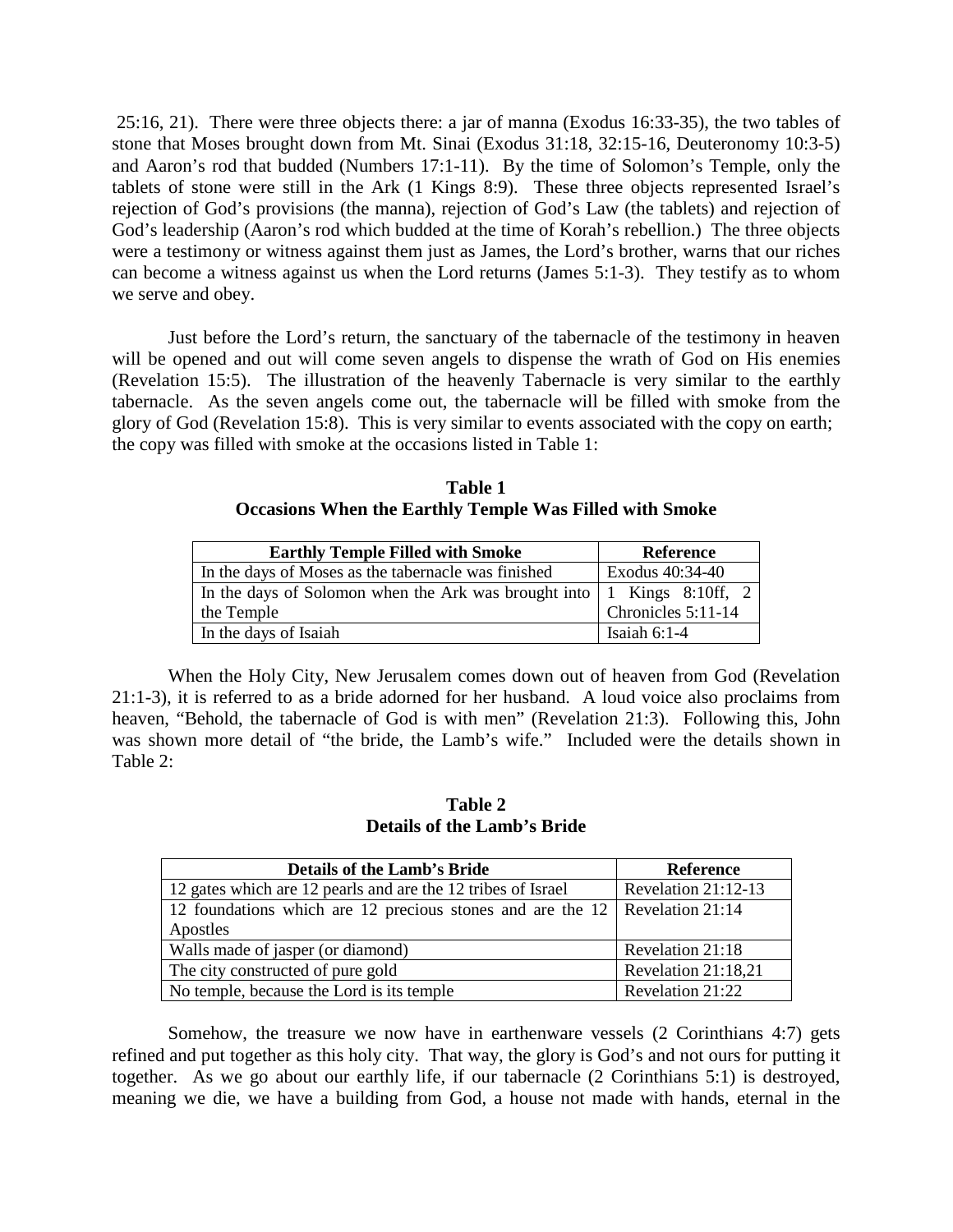heavens. The play on words in the Greek text between the tabernacle of God and the tabernacle of our bodies seems to be intentional on the part of Paul. And it was the building from God that Abraham was looking for: the city with solid foundations, whose craftsman and maker is God (Hebrews 11:10).

# <span id="page-2-0"></span>**Dead Works:**

In the verses just prior to the Epistle reading, referring to the High Priest's entrance into the Holy of Holies once per year, it says: "The Holy Spirit indicating this, that the way into the Holy of Holies was not yet made clear while the first tabernacle was still standing. It was symbolic for the present time in which both gifts and sacrifices are offered which cannot make him who performed the service perfect in regard to the conscience" (Hebrews 9:8-9).

John Chrysostom interpreted<sup>[2](#page-2-1)</sup> the imagery as follows:

- Christ, our High Priest, entered the Holy of Holies in the heavenly tabernacle with His Own Blood once for all (Hebrews 9:11, 24)
- Heaven is also a veil that hides the goings-on from curious bystanders (Hebrews 6:19)
- Christ's flesh was also a tabernacle and a veil hiding the Godhead (Hebrews 10:20)
- This Holy of Holies is as yet inaccessible to us (Hebrews 9:8)

Thus "Christ came as High Priest of the good things to come, with the greater and more perfect tabernacle not made with hands, that is, not of this creation" (Hebrews 9:11, compare Matthew 1:20). While this Holy of Holies is as yet inaccessible to us, such will not be permanent, for he speaks of "the good things to come". We have a boldness to approach the Throne of Grace, which is the Lord's Body and Blood in the Lord's Supper. From this we obtain mercy and grace (Hebrews 4:16). This boldness is confidence but not arrogance. An arrogant heart represents uncleanness and an evil conscience, not a true heart in full assurance of faith (Hebrews 10:19- 22).

The Epistle lesson concludes with "since we have this greater and more perfect tabernacle (i.e. the New Jerusalem, our resurrected bodies, etc.), how much more shall the blood of Christ cleanse our conscience from dead works to serve the living God?" (Hebrews 9:14) But what are dead works? Regarding works in general, the Last Judgment is unquestionably based on works of some kind: feeding, welcoming, clothing, visiting the members of Christ (Matthew 25:31-45).

James, the Lord's brother, speaks at length about faith and works (James 2:14-26). James was addressing dead faith; that is, "faith" that has no works or fruit to show for it (James 2:17, 20). He said that faith working together with works was made perfect or complete (2:22). And as the body without the spirit is dead, so faith without works is dead also (2:26).

In our Epistle lesson, Paul addressed the converse of what James addressed: dead works. Earlier, we are given some background regarding the context. The Hebrews being addressed had become lazy of hearing (Hebrews 5:11) so much so that they needed to go back to milk rather

<span id="page-2-1"></span><sup>&</sup>lt;sup>2</sup> John Chrysostom, Homilies on Hebrews, XV, 1-4.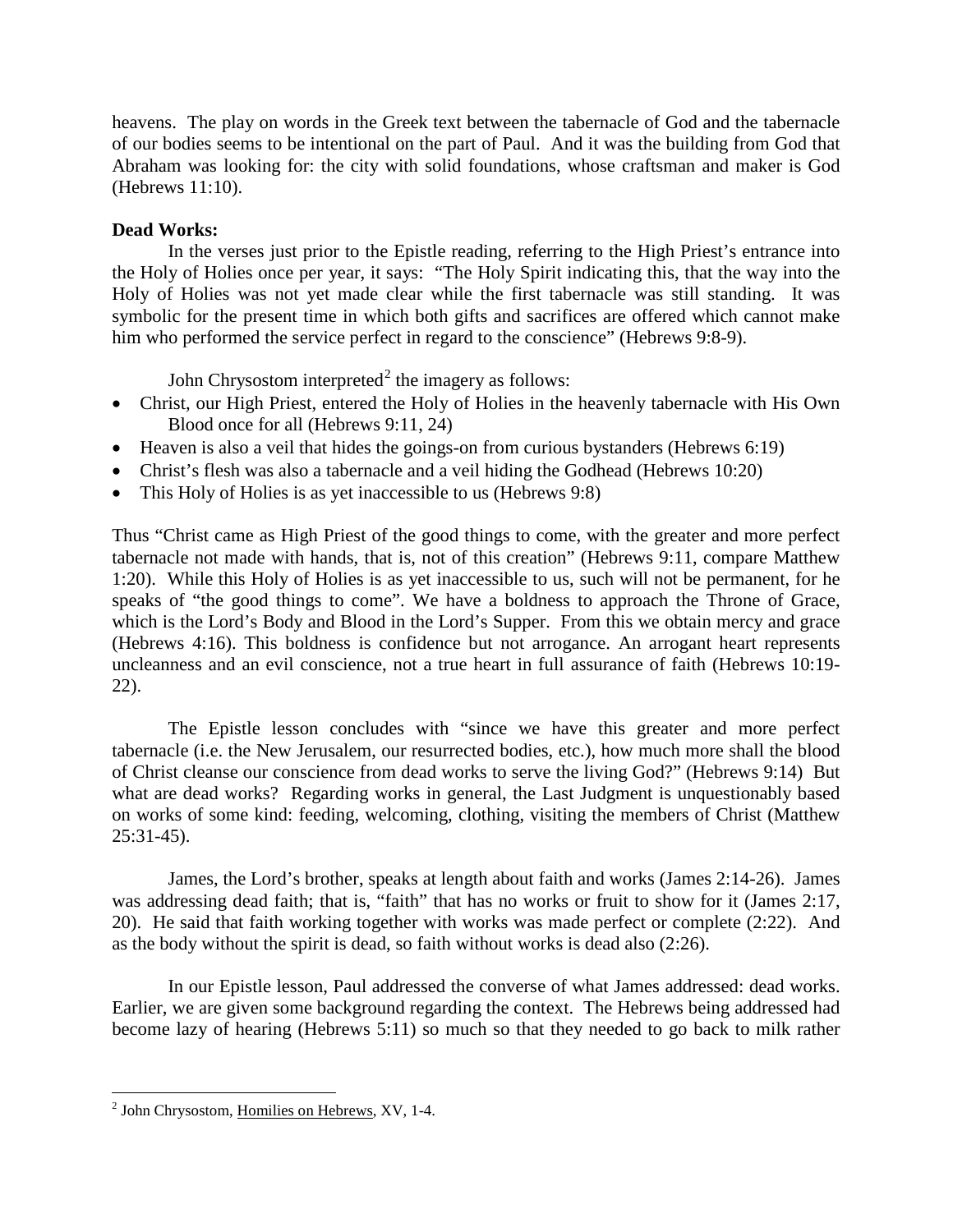than partake of solid food (Hebrews 5:12-14). Paul went on to say (Hebrews 6:1, 2), that he will not lay again the foundation:

- of repentance from dead works and of faith toward God,
- of teaching of baptism and laying on of hands,
- of resurrection of the dead and eternal judgment.

The dead works in this context are most likely related to people who came from or apostatized back to Judaism, but the lessons we learn go beyond that to any lifeless drifting from the Faith into nominal Christianity. This is something that anyone can drift into. We can go through the motions of fasting, attending church, doing charitable works just to look good before men. Coming at this time during Lent, today is a reminder that we also need to repent from dead works.

John Chrysostom used<sup>[3](#page-3-0)</sup> an Old Testament analogy to explain dead works: comparing the presence of a dead body to the presence of dead works. This is something that we need to sense by the Holy Spirit.

"Under the Mosaic Law, if any man touched a dead body, he was defiled; and here, if any man touch a 'dead work', he is defiled through his conscience. Paul declares that it is not possible while one has dead works to serve the Living and True God, for they are both dead and false. For if it was not fit that one should enter in who had touched a dead body, much more one that has dead works, for this is a really bad pollution. And 'dead works' are all which don't have life, which breathe forth a bad odor. For as a dead body is useful to none of the senses, but is even annoying to those who come near it, so sin also at once strikes the reasoning faculty and does not allow the understanding itself to be calm, but disturbs and troubles it".

Paul went on to say that God is not unjust to forget their work and labor of love toward the saints (Hebrews 6:10). He desires them to show diligence to the end and not become lazy. And he wishes them to imitate those who through faith and patience are inheriting the promises (Hebrews 6:11,12). Paul then went on for several chapters to detail the people who showed diligence to the end, and faith and patience in inheriting the promises.

The message here for us is that laziness in body or spirit can generate dead works. In this regard, we remember that whatever is not of faith is sin (Romans 14:23) and whatever is of sin is dead works. And we are encouraged to persevere in the fast until the end.

<span id="page-3-0"></span><sup>&</sup>lt;sup>3</sup> John Chrysostom, Homilies on Hebrews, XV, 5.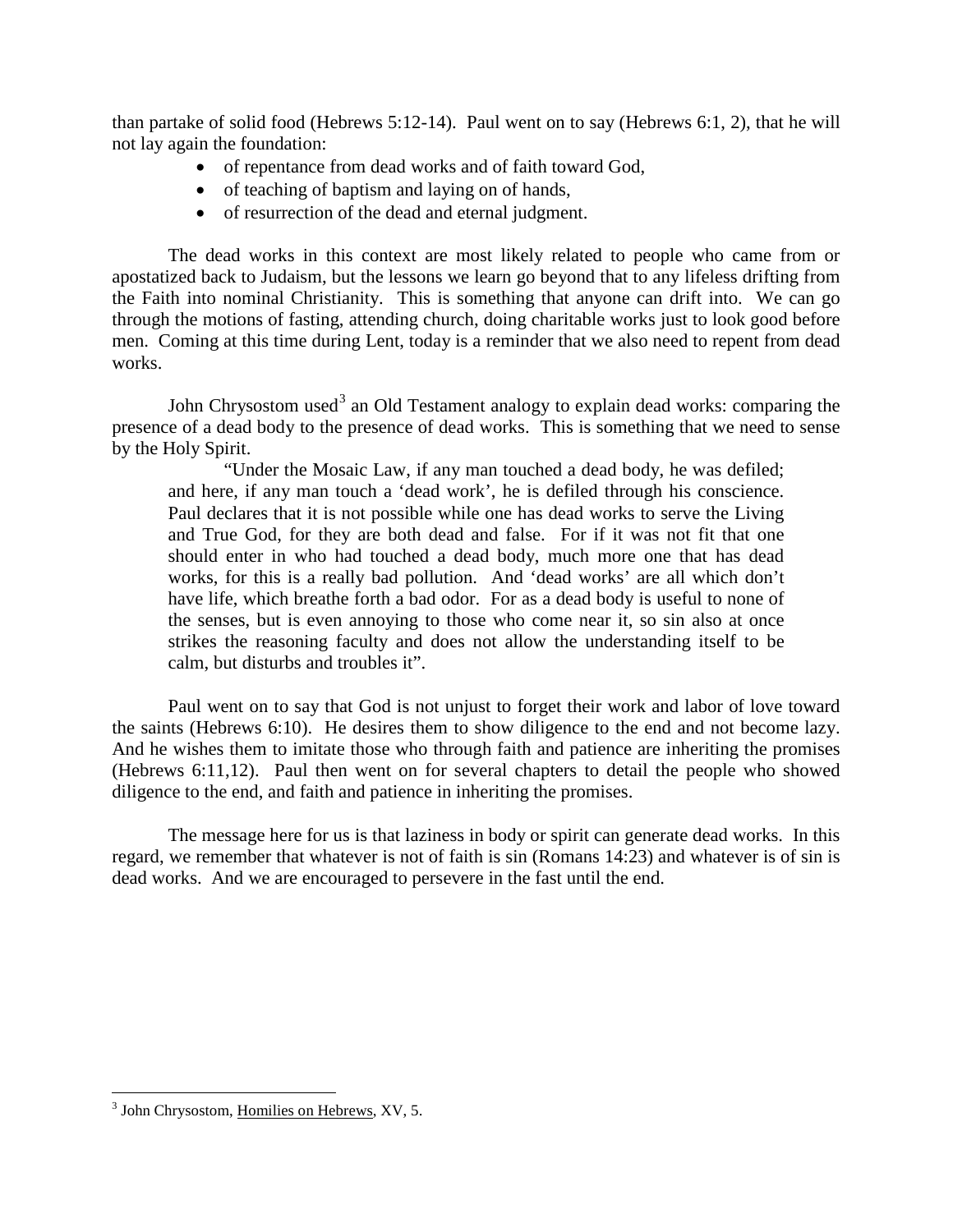# **HUMILITY AND PERSISTENCE**

**March 29, 2015 5th Sunday of Lent Mary of Egypt Revision F**

## <span id="page-4-0"></span>**Gospel: Mark 10:32-45 (Matthew 20:17-28, Luke 18:31-34)**

Today's Gospel lesson speaks of humility and perseverance. In the first part, Jesus told His disciples again that He would be betrayed, condemned, mocked, scourged, spit on and killed. He had told them this at least twice before (Mark 8:31, 9:30-32) over the past nine months; but this time they were on the road going up to Jerusalem where it would happen. This time the disciples were afraid.

# <span id="page-4-1"></span>**Prediction of the Crucifixion**

Judas Iscariot, His betrayer, was among the disciples as he always was and heard the Lord predict His betrayal. But mostly, the disciples didn't seem to grasp what He was saying. Knowing what He was heading for, the Lord was very humble, but yet persistent in pursuing His mission, since this was what He came to do (John 12:23-28).

Cyril of Jerusalem stated<sup>[4](#page-4-2)</sup> that not only did Jesus predict the Crucifixion, but also He came to it willingly as the glorification of His patience.

"Would you care to be persuaded that Christ came to His passion willingly? Others, who don't know the future, die unwillingly; but Jesus spoke before of His passion, 'Behold, the Son of man will be betrayed to be crucified' (Matthew 26:2). Do you know why this Friend of man did not shun death? It was lest the whole world should perish in its sins. 'Behold, we go up to Jerusalem, and the Son of man shall be betrayed, and shall be crucified' (Matthew 20:18); and again, 'He steadfastly set His face to go to Jerusalem' (Luke 9:51). Know for certain, that the Cross is a glory to Jesus? Hear His words, not mine! Judas had become ungrateful to the Master of the house, and was about to betray Him. Having just gone away from the table, and drunk His cup of blessing; in return for that drink of salvation, he sought to shed righteous blood. 'He who did eat of His bread, was lifting up his heel against Him' (Psalm 41:9). His hands had just received the blessed gifts<sup>[5](#page-4-3)</sup>, and for the wages of betrayal, he was plotting His death. After being reproved, and having heard that word, 'You have said it' (Matthew 26:25), Judas left. Then Jesus said, 'The hour is come, that the Son of man should be glorified' (John 12:23). Do you see how He knew that the Cross was His proper glory? Isaiah was not ashamed of being sawn in half<sup>[6](#page-4-4)</sup>, and shall Copyright © Mark Kern 2008

<span id="page-4-2"></span> $^4$  Cyril of Jerusalem, Catechetical Lectures, XIII, 6.  $^5$  That is, the Bread and Wine when Jesus instituted the Eucharist at the Last Supper.

<span id="page-4-4"></span><span id="page-4-3"></span><sup>6</sup> Isaiah was sawn in half with a wooden saw by King Manasseh, where a wooden saw was used to prolong the agony. Paul referred to this (Hebrews 11:37), and Justin Martyr stated that the Jews deleted this from the Hebrew Scriptures in his day.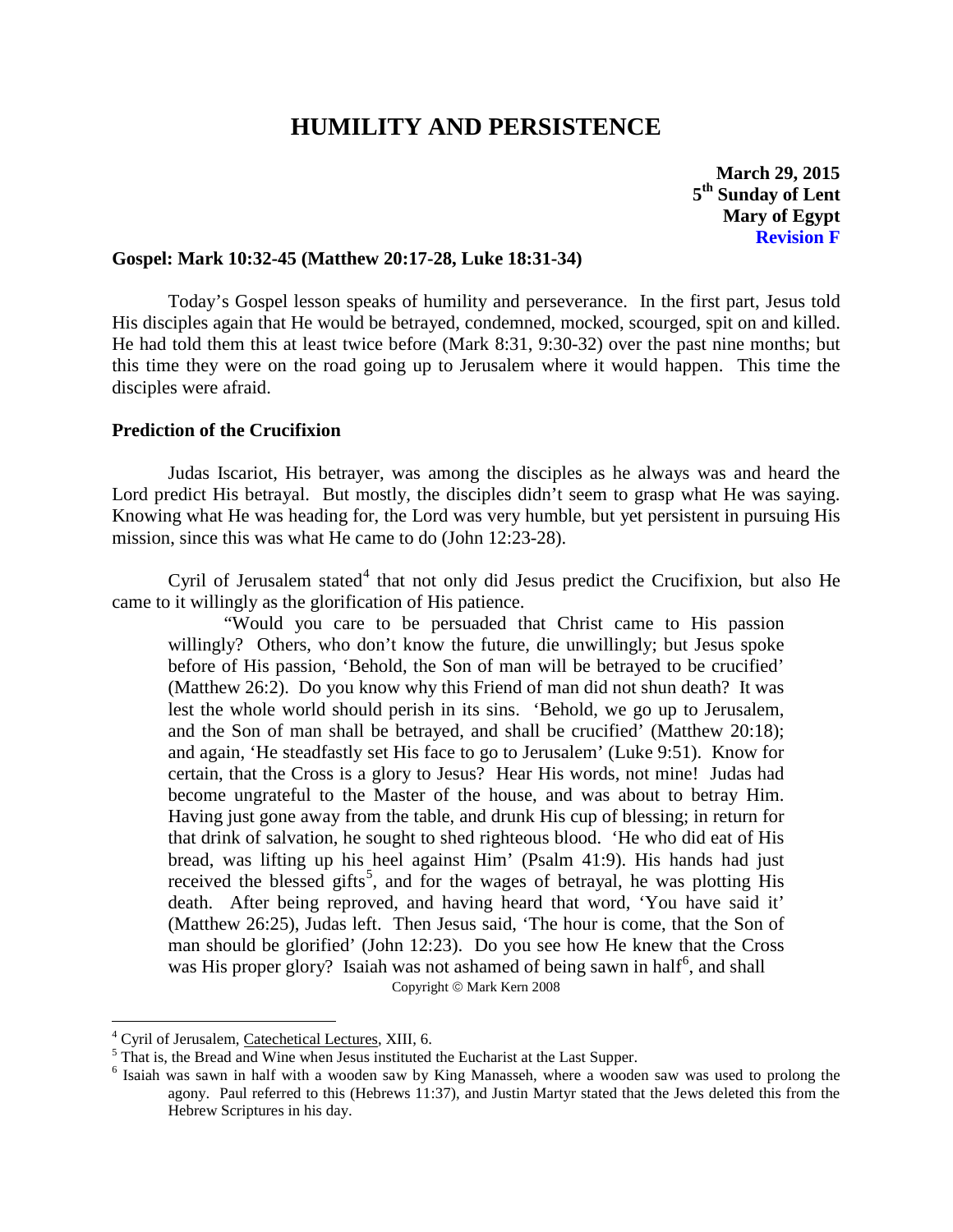Christ be ashamed of dying for the world? 'Now is the Son of man glorified' (John 13:31). Not that He was without glory before; for He was 'glorified with the glory which was before the foundation of the world' (John 17:5). He was always glorified as God; but now He was to be glorified in wearing the Crown of His patience. He did not give up His life by compulsion, nor was He put to death by murderous violence, but of His own accord. Hear what He says, 'I have power to lay down My life, and I have power to take it again' (John 10:18). I yield it of My own choice to My enemies; for unless I chose, this could not happen. He came therefore of His own set purpose to His passion, rejoicing in His noble deed, smiling at the crown, cheered by the salvation of mankind. He was not ashamed of the Cross, for it was to save the world. For it was no common man who suffered, but God in man's nature, striving for the prize of His patience."

John Chrysostom noted<sup>[7](#page-5-0)</sup> that Jesus told His disciples more about the upcoming Crucifixion than He told the crowds. Neither the crowds nor His disciples understood what He was saying, however.

"Was it not told to the people? It was indeed told to the people, but not plainly. 'Destroy this Temple, and in three days I will raise it up' (John 2:19); and, 'This generation seeks a sign, and no sign be given it, except the sign of Jonah' (Matthew 12:39); and again, 'Yet a little while am I with you, and you shall seek me, and shall not find me'" (John 7:33-34).

"But to the disciples He spoke to them more plainly about this too. Since the multitude didn't understand the force of His sayings, He spoke to them that they might learn after these events, that foreknowing it, He came to His passion willingly; not in ignorance, nor by constraint. To the disciples, there was another reason He foretold it: in order that having been exercised by the expectation, they might more easily endure the passion, and that it might not confound them by coming upon them without preparation. At the beginning He spoke of His death only; when they were practiced and trained to hear of it, He added the other circumstances also. For instance, that they should deliver Him to the Gentiles, that they should mock and scourge Him; in order that when they saw the mournful events come to pass, they might expect from this the resurrection also. For He had not cloaked from them what would give pain, and what seemed to be matter of reproach; they could reasonably conclude what He said about good things too. Note how with regard to the time He orders the thing wisely. For neither at the beginning did He tell them, lest He should trouble them, neither at the time itself, lest by this again He should confuse them. But when they had received sufficient proof of His power, when He had given them promises that were very great concerning life everlasting, then He introduces also what He had to say concerning these things, once and twice and often interweaving it with His miracles and His instructions."

"He brought in the prophets also as witnesses (Luke 18:31); but they themselves didn't understand His words, but the saying was hid from them, and they were amazed (Mark 10:32) as they followed Him."

<span id="page-5-0"></span> $<sup>7</sup>$  John Chrysostom, Homilies on Matthew, LXV, 1.</sup>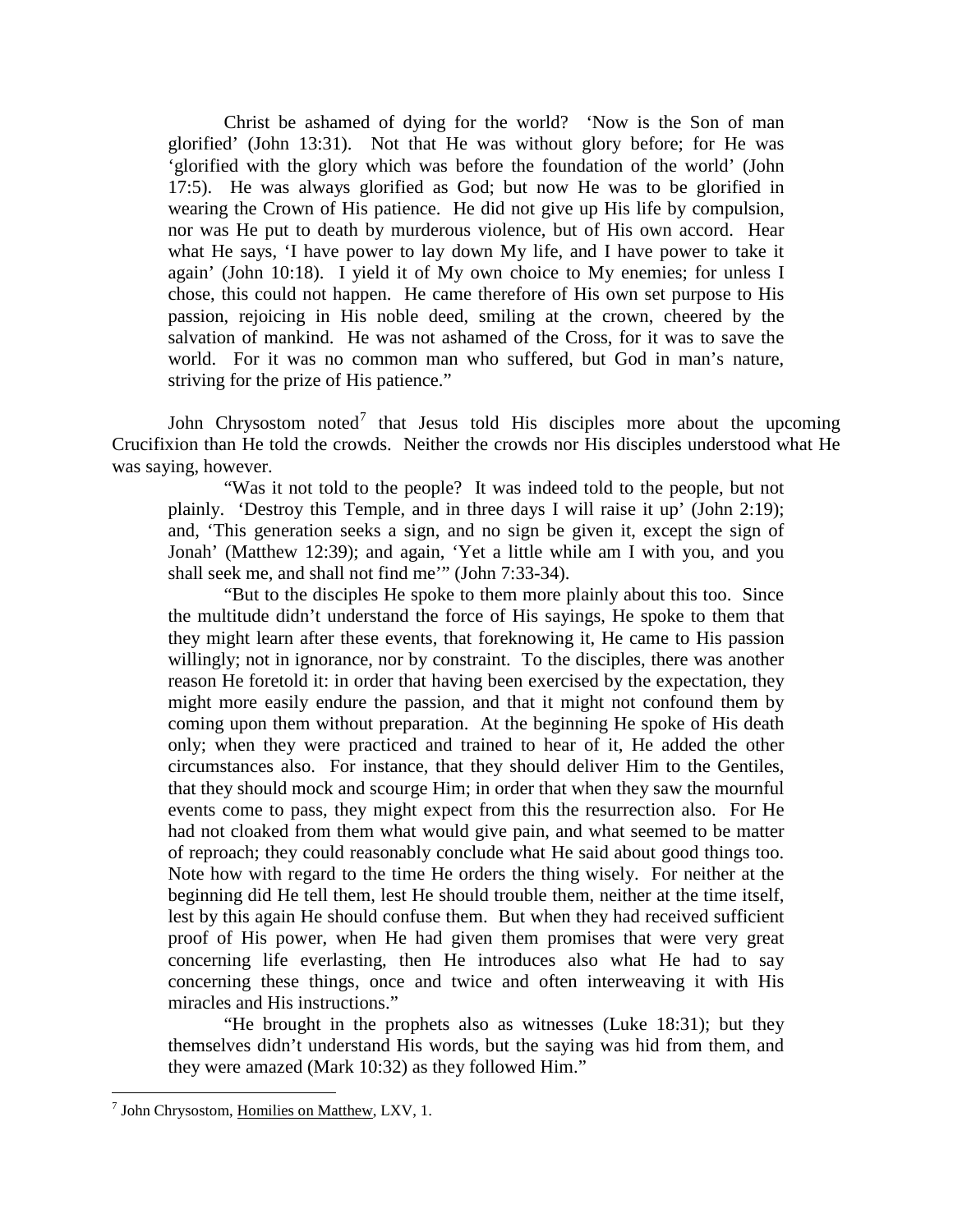"Surely then, one may say, the benefit of the prediction was taken away. For if they didn't know what they were hearing, neither could they look for the event; and not looking for it, neither could they be exercised by their expectations."

John Chrysostom also stated $8$  that the reason Jesus' followers were not aware of what was about to happen was because it was too much for them at this point.

"They were ignorant on most points, because He did not reveal to them. For when He said, 'Destroy this Temple, and in three days I will raise it up' (John 2:19), the disciples did not understand. Another Evangelist said, 'the saying was hid from them' (Luke 18:34), and they did not know that He should rise from the dead. This was with reason concealed from them. When they heard it from time to time, they grieved and were dejected, because they didn't understand the saying concerning the Resurrection. It was concealed, because it was too much for them. Even the matter of the donkey (Matthew 21:2-8) was not revealed to them, because this was a great thing also. Observe the wisdom of the Evangelist, how he is not ashamed to parade their former ignorance. That it was written they knew; that it was written of Him they didn't know. It would have offended them if He, being a King, were about to suffer such things, and be so betrayed. Besides, they could not at once have taken in the knowledge of the Kingdom of which He spoke; for they thought the words were spoken of a kingdom of this world" (Matthew 20:21).

### <span id="page-6-0"></span>**James and John Ask for Glory**

A few days earlier, the Lord had mentioned the rewards for the Twelve, who had left everything to follow him. "When the Son of Man sits on the throne of His glory, you who have followed Me will also sit on twelve thrones judging the Twelve Tribes of Israel (Matthew 19:28). Since they expected the Kingdom of God to come in its glory when they got to Jerusalem (compare Acts 1:6), they naturally asked for a leading position.

This prompted James and John to ask if they could sit at Jesus' right and left hand (places of honor) in His glory. According to the parallel account in Matthew, it was Salome, their mother, who first did the asking (Matthew 20:20-21). Salome was Jesus' stepsister (the daughter of Joseph); she had grown up with Jesus; and she was very close to Jesus' mother, Mary, and about the same age as Mary (i.e. about 50 years old in 30 AD). Salome was one of the righteous women who accompanied Jesus and provided for Him out of their means (Luke 8:2-3). She was also later one of the myrrh-bearing women at the cross and at the tomb on Pascha morning (Mark 15:40, 16:1). Her son John was close to Jesus also; he leaned back on Jesus' chest at the Last Supper and later referred to himself as the disciple<sup>[9](#page-6-2)</sup> whom Jesus loved (John 13:23-25, 21:20).

The location for these events was on the road going up to Jerusalem. Jesus had left Galilee and had gone to the area East of the Jordan (Matthew 19:1, Mark 10:1). Leaving the lowlands of the Jordan valley and climbing to Jerusalem, Jesus was leading the way (Mark

<span id="page-6-2"></span><span id="page-6-1"></span> $\frac{8}{9}$  John Chrysostom, <u>Homilies on John</u>, LXVI, 2.<br> $\frac{9}{9}$  See the study for the Feast Day of the Apostle John, September 26, for more details.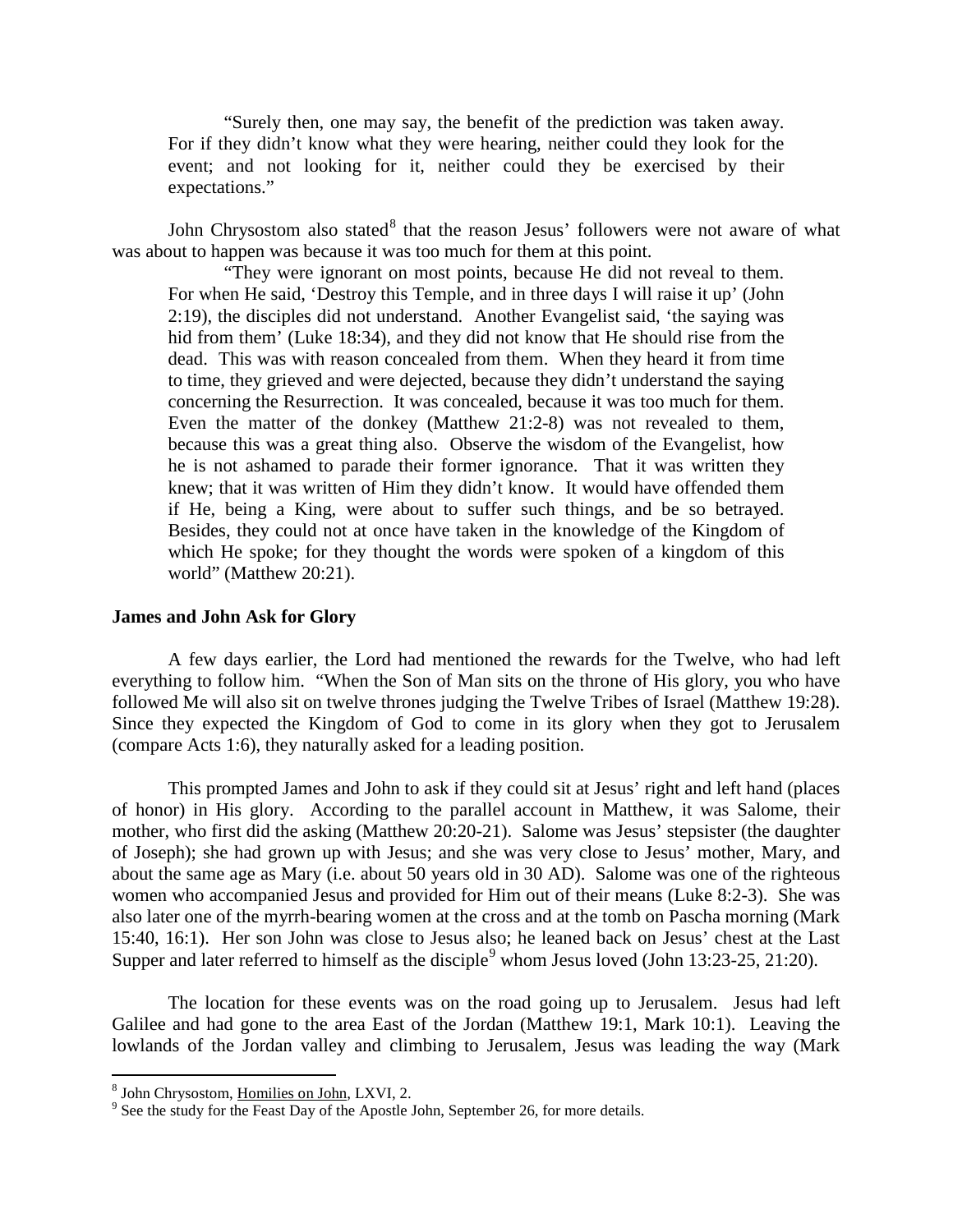10:32), where many people were accompanying Him, including the Twelve, most of the Seventy and also the Holy Women. For Salome to "kneel down before Jesus" (Matthew 20:20), her stepbrother, she had to hustle on ahead of the crowd that was climbing the hill. To Salome, it may not have seemed as an unreasonable request.

Since Jesus defined what "glory" is by going willingly to the Cross, and since He has stated that we cannot be His disciple unless we take up our cross also, what does it mean for us to ask for "glory"? This can be a thought-provoking question! The servants (us) are not better than the Master! If we are willing to suffer for Him in some way, we will be glorified with Him.

Irenaeus of Lyon stated<sup>[10](#page-7-0)</sup> that Salome, in her request for her sons, could be compared to good, but immature fruit, similar to Abraham before he was tested. At this time prior to the Crucifixion, she recognized her stepbrother (Jesus) to be the Messiah and King of kings; and she recognized that suffering was necessary to partake of His glory. Her heart was in the right place even if her methods left something to be desired.

"'Then the mother of Zebedee's children drew near to Him, with her sons, worshipping, and seeking a certain thing from Him' (Matthew 20:20). These people are certainly not void of understanding, and their words are very significant."

"Sometimes virtue excites our admiration due to the occasion when it was shown. Refer, for example, to the premature fruit of the grape, or the fig, from which, during its process of growth, no man expects maturity. Yet, although it is still somewhat imperfect, he does not despise the immature grape as useless<sup>11</sup>, but he gathers it with pleasure as appearing early in the season; he doesn't consider whether the grape has perfect sweetness. Instead he experiences satisfaction from the thought that this one has appeared before the rest. God in the same way also, when He perceives the faithful possessing wisdom though still imperfect, and but a small degree of faith, overlooks their defect in this respect, and does not reject them. On the contrary, He kindly welcomes and accepts them as premature fruit, and honors the mind, whatever it may be, which is stamped with virtue, although not yet perfect. He makes allowance for it, as being the precursor of the vintage, and considers it highly as having a disposition more ready than the rest; it has anticipated the blessing to itself.

Abraham, Isaac, and Jacob, our fathers, are to be considered foremost, since they gave us such early examples of virtue. Many martyrs rival Daniel and the three youths in Babylon, although the memory of the martyrs has not been brought before us so conspicuously as that of the others. Daniel and his friends were truly first fruits, and indications of the succeeding crop. God has directed their life to be recorded, as a model for those who should come after."

"That their virtue was accepted by God, hear what He has declared, 'As a grape', He says, 'I have found Israel in the wilderness, and as first-ripe figs your

<span id="page-7-1"></span><span id="page-7-0"></span>

<sup>&</sup>lt;sup>10</sup> Irenaeus of Lyons, Fragments from the Lost Writings of Irenaeus, 55  $11$  When growing grapes, some bunches ripen much earlier than the bulk of the crop. These can't be used for making wine, because they will spoil before the bulk of the crop is ready for harvest. Because they ripened early, they don't have the high sugar content necessary for good wine either. They are simply a precursor of the harvest to come.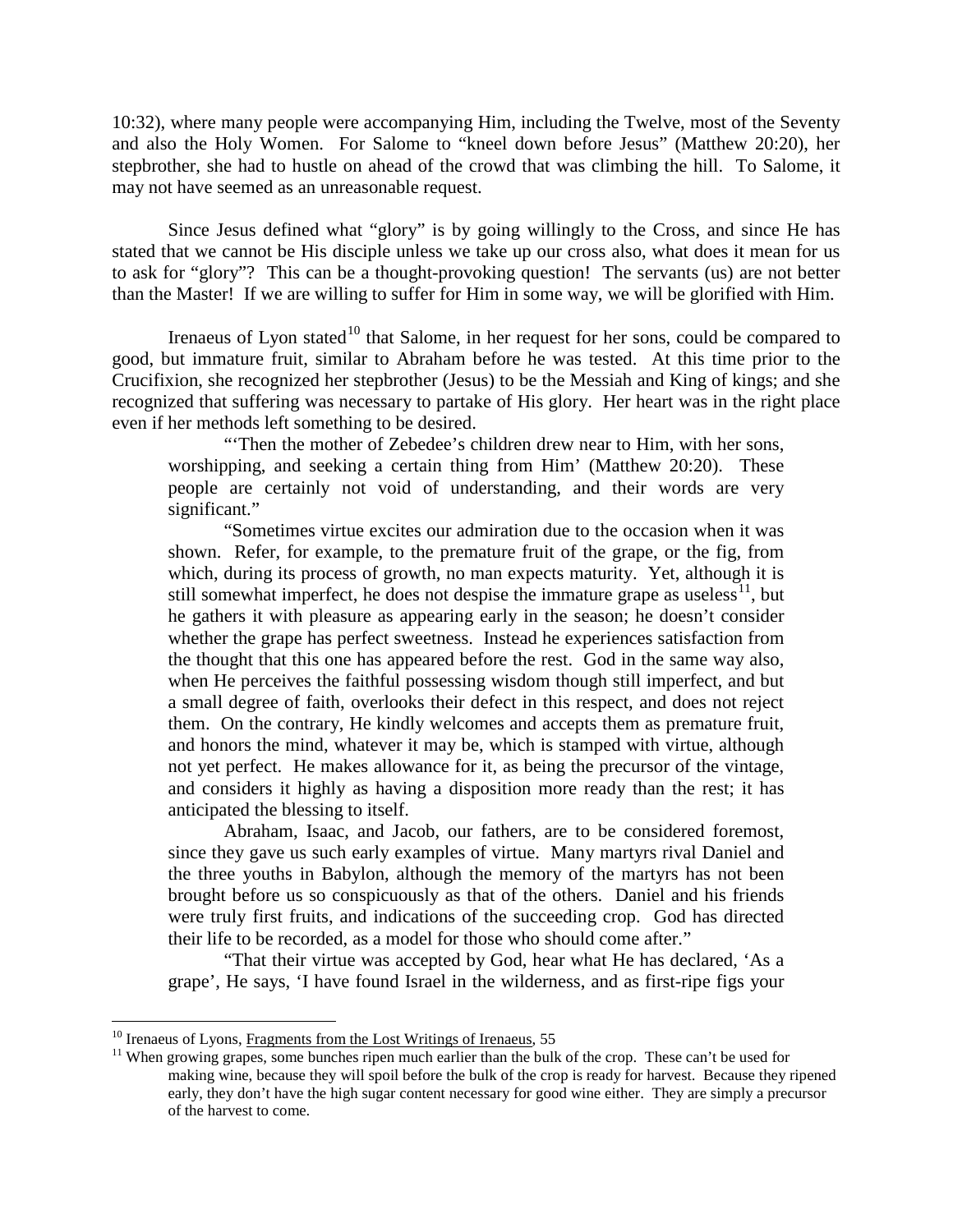fathers' (Hosea 9:10). Do not call the faith of Abraham blessed merely because he believed. Do you wish to look upon Abraham with admiration? Notice how that one man alone professed piety when in the world many hundreds had been contaminated with error. Are you amazed at Daniel? Behold that city Babylon, haughty in the flower and pride of impiousness, and its inhabitants completely given over to sin of every description. But he, emerging from the depth, spit out the brine of sins, and rejoiced to plunge into the sweet waters of piety. With regard to the mother of Zebedee's children, do not admire merely what she said, but also the time at which she uttered these words. When was it that she drew near to Christ? Not after the resurrection, not after the preaching of His Name, not after the establishment of His kingdom! It was when the Lord said, 'Behold, we go up to Jerusalem, and the Son of man shall be delivered to the chief priests and the scribes; and they shall kill Him, and on the third day He shall rise again'" (Matthew 20:18).

"These things Jesus told in reference to His sufferings and the Cross; to these persons He predicted His passion. He did not conceal the fact that it should be of a most ignominious kind, at the hands of the chief priests. This woman, however, had attached another meaning to the dispensation of His sufferings. Jesus was foretelling death; and she asked for the glory of immortality. The Lord was asserting that He must stand arraigned before impious judges; but she, taking no note of that judgment, requested as of the judge, 'Grant that these my two sons may sit, one on the right hand, and the other on the left, in Your glory' (Matthew 20:21). In the one case the passion is referred to, in the other the kingdom is understood. Jesus was speaking of the cross, while she had in view the glory, which admits no suffering. This woman is worthy of our admiration, not merely for what she sought, but also for the occasion of her making the request."

"Having been instructed by His words, she considered and believed that it would come to pass, that the kingdom of Christ should flourish in glory, walk in its vastness throughout the world, and be increased by the preaching of piety. She understood, as was in fact the case, that He who appeared in a lowly fashion had delivered and received every promise. Taking the Savior aside in a retired place, she earnestly desired of Him those things which transcend every human nature."

Ambrose of Milan made<sup>[12](#page-8-0)</sup> a distinction between the request of Salome and that of her sons. Salome was only greedy for grace, and not for herself, but for her sons who had left her alone to follow Christ<sup>[13](#page-8-1)</sup>. Jesus showed His tenderness by not answering His stepsister, but only answering her sons.

"Think of her who, with and for her sons, makes this request. It is a mother, who in her anxiety for the honor of her sons, though somewhat unrestrained in the measure of her desires. It is a mother, old in years, devout in her zeal, deprived of consolation. At that time, when she might have been supported by the aid of her able-bodied offspring, she allowed her children to leave her, and preferred the reward her sons should receive in following Christ to

<span id="page-8-1"></span><span id="page-8-0"></span><sup>&</sup>lt;sup>12</sup> Ambrose of Milan, Exposition of the Christian Faith, V, v, 55-62.<br><sup>13</sup> Salome was taken care of in her old age by her son John, who had been assigned the care of the Virgin Mary (John 19:26-27).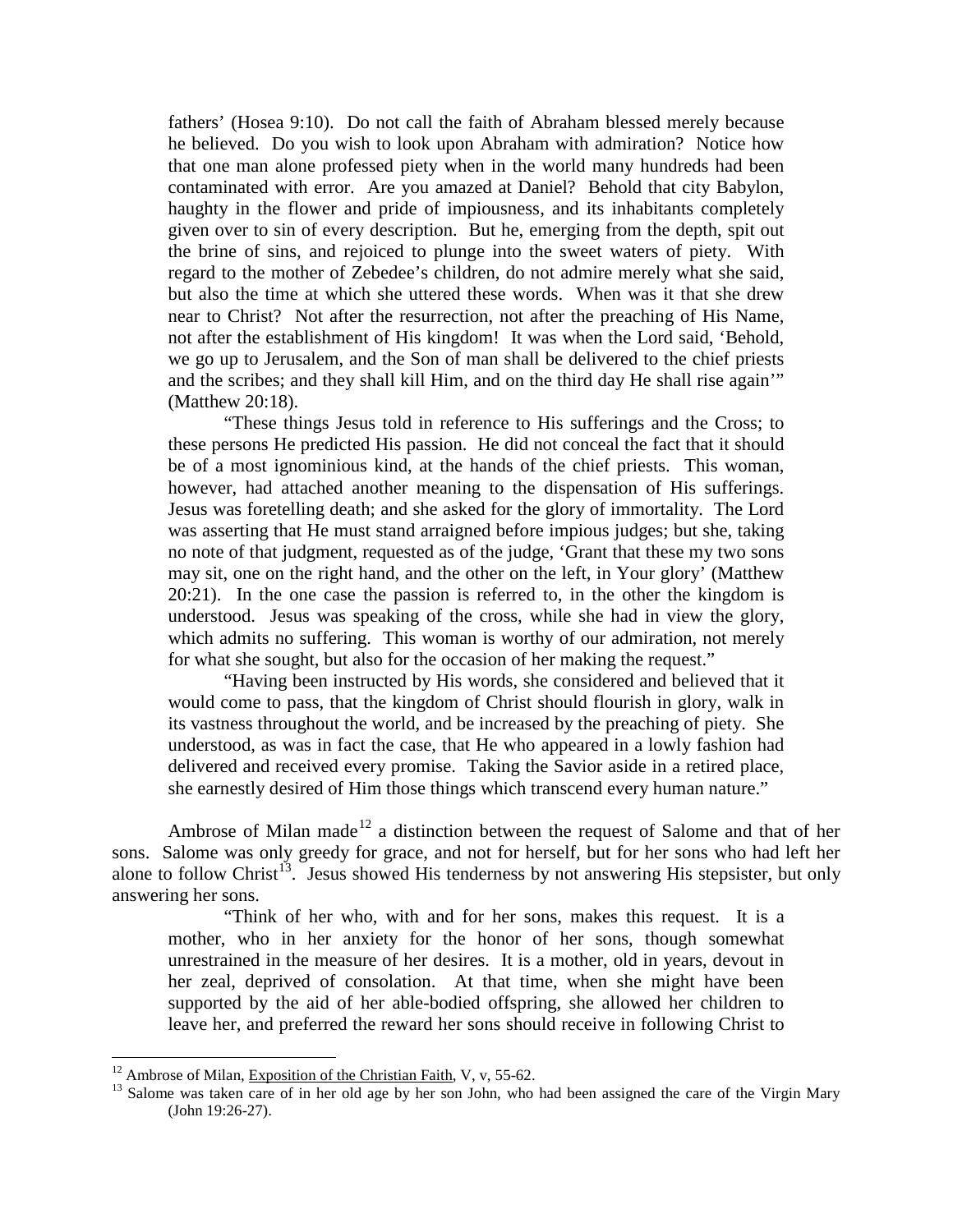her own pleasure. When called by the Lord, at the first word, they left their nets and their father and followed Him."

"She then, yielding to the devotion of a mother's zeal, asked Jesus, 'Grant that these two sons of mine may sit the one on Your right hand, the other on Your left in Your kingdom' (Matthew 20:21). Although it was an error, it was an error of a mother's affections; for a mother's heart knows no patience. She was not greedy for money, but for grace. She thought not of herself, but of her children."

"Jesus thought of the mother's love, who comforted her old age with the thought of her sons' reward, and though harassed with a mother's longings, endured the absence of those she loved. The physician, therefore, ought not to wound a mother who has been deprived of everything, nor a suffering mind, with shameful reproaches, lest when the request had been made and had been proudly denied, she should grieve over the condemnation of her petition as being unreasonable."

"The Lord, Who knew that a mother's affection is to be honored, did not answer the woman, but answered her sons, saying, 'Are you able to drink of the cup that I shall drink?' (Matthew 20:22) For a mother's feelings demanded greater tenderness."

John Chrysostom focused<sup>[14](#page-9-0)</sup> almost exclusively on James and John rather than their mother. Putting this in context, there were many incredible things going on, and Jesus was asking a great deal from His followers. James and John saw themselves honored above the rest of the Twelve, and expected that they could obtain this request also; but they were not asking for anything spiritual. They thought that the Kingdom of God would appear immediately; because Jesus had told them that they would sit on twelve thrones, they wanted their thrones to be on His right and left. Jesus calmly refocused their attention on the wars, conflicts and struggles that lay ahead, and not on the rewards at the Second Coming.

"Jesus took the Twelve disciples aside on the road, and said to them, 'Behold, we are going up to Jerusalem; and the Son of Man will be betrayed to the chief priests and to the Scribes, and they will condemn Him to death, and will deliver Him to the Gentiles to mock, scourge, and to crucify Him; and the third day He will rise again'" (Matthew 20:17-19).

"He did not go up to Jerusalem immediately when He came out of Galilee, but first did miracles, stopped the mouths of Pharisees, and spoke to His disciples about renouncing possessions. Some things He said were":

| Goal          | <b>Means to Goal</b>                           | <b>Reference</b> |
|---------------|------------------------------------------------|------------------|
| Being perfect | Sell all that you have; give it to the poor    | Matthew 19:21    |
| Celibacy      | He that is able to receive, let him receive it | Matthew 19:12    |
| Humility      | Unless you become as little children, you      | Matthew 18:3     |
|               | shall not enter the Kingdom of Heaven          |                  |
| Recompense    | Whoever has forsaken houses or family          | Matthew 19:29    |
| here          | shall receive a hundredfold in this world      |                  |
| Rewards there | He shall also inherit eternal life             | Matthew 19:29    |

"They knew that He should die, but they didn't know clearly the mystery of the Incarnation. They didn't know clearly about the resurrection, or what He

<span id="page-9-0"></span><sup>&</sup>lt;sup>14</sup> John Chrysostom, Homilies on Matthew, LXV, 1-2.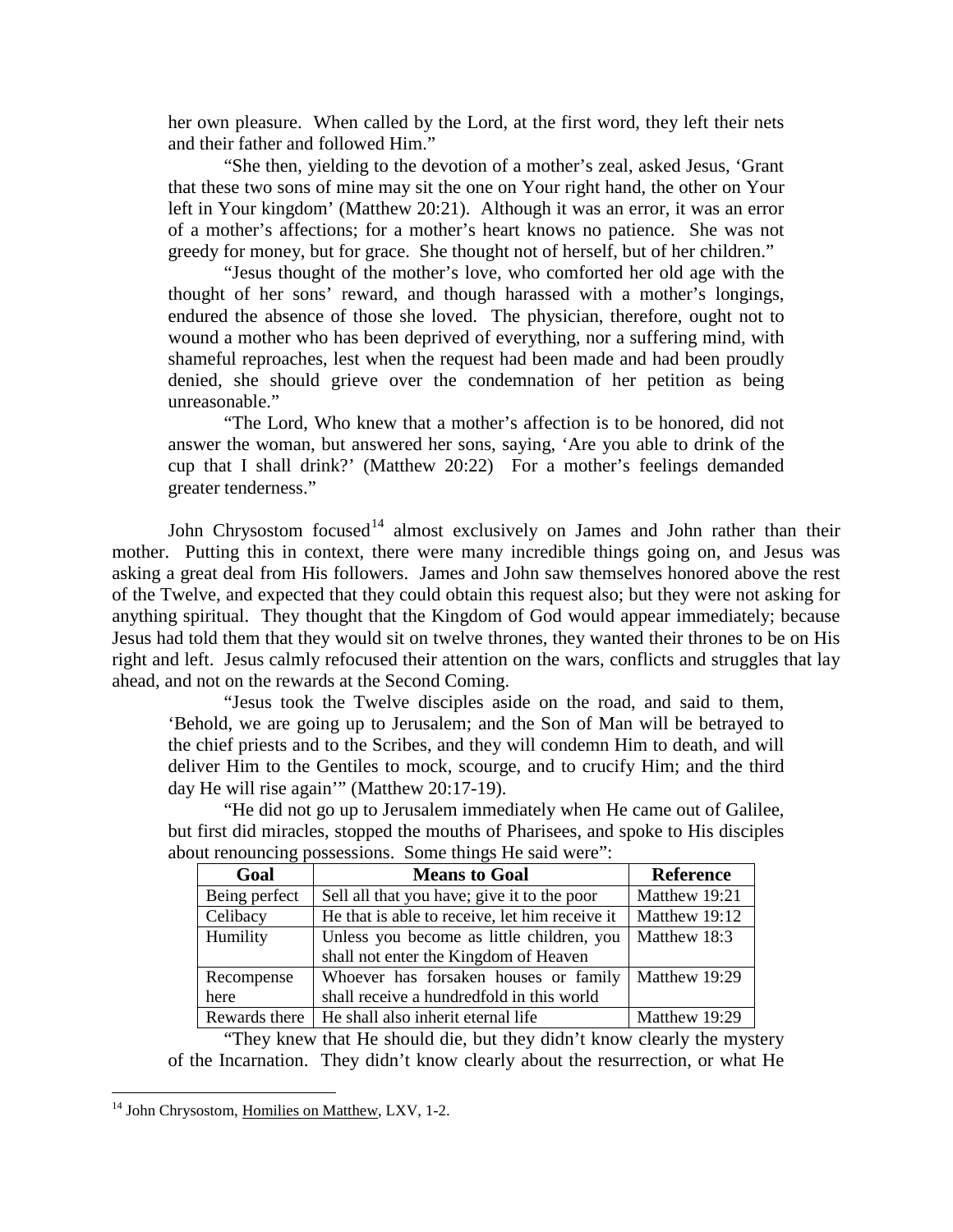was to achieve; and this was hid from them. For this cause they felt pain. They had seen some people raised from the dead, but for anyone to raise himself up again, and in such a way, as not to die any more, they had never heard of this. Of this death they clearly did not know what it was, and how it should come on Him. They were amazed as they followed Him; He seems to amaze them even by speaking of His passion."

"So far were they from understanding clearly what He said, that the sons of Zebedee at the same time came to Him, and spoke to Him of precedence. 'We desire that one should sit on Your right hand, and one on Your left' (Mark 10:37). Matthew says that their mother came to Him; it is probable both things were done. I mean, that they took their mother (Jesus' stepsister) with them, with the purpose of making their entreaty stronger<sup>15</sup>, and in this way to prevail with Christ."

"For in proof that this is true, and the request was rather theirs, and that being ashamed they put forward their mother, notice how Christ directs His words to them."

"But rather let us learn first, what do they ask, with what disposition, and why they were moved to this? They saw themselves honored above the rest, and expected from that they should obtain this request also. But what did they ask for? 'Because He was near to Jerusalem, and because they thought the kingdom of God should appear immediately' (Luke 19:11). They supposed that this was about to happen, and visible, and that having obtained what they asked, they would undergo none of the painful things. They did not seek it for its own sake, but that they would escape the hardships."

"Therefore Christ first leads them away from these thoughts, commanding them to await slaughter and dangers, and the utmost terrors. 'Are you able', He said, 'to drink of the cup that I drink of?' (Matthew 20:22) Let no man be troubled at the Apostles being in such an imperfect state. Not yet was the cross accomplished, not yet the grace of the Spirit given. If you would learn their virtue, notice them after these things, and you will see them superior to every passion. For with this object He reveals their deficiencies, that after these things you might know what manner of men they became by grace."

"That they were asking for nothing spiritual, neither had they a thought of the kingdom above, is clear from what happened. They came to Him, and said, 'We want You to do for us whatever we ask'. Christ said to them, "What do you want Me to do for you?' (Mark 10:35-36), not being ignorant, but that He may compel them to answer, and lay open the wound, and so apply the medicine. Out of shame, because they were under the influence of a human passion, they had taken Him privately apart from the other disciples (Mark 10:41). They went ahead, so that the others might not see them, and so said what they wished. It was their desire, as I suppose, because they heard, 'You shall sit on twelve thrones' (Matthew 19:28), to have the first place of these seats. And that they had an advantage over the others, they knew, but they were afraid of Peter, and said,

<span id="page-10-0"></span><sup>&</sup>lt;sup>15</sup> Salome, Jesus' stepsister, was among the eight Myrrh-Bearing women at the Cross and at the Tomb (). These Myrrh-Bearing women also traveled with Jesus wherever He went for three years and bankrolled His threeyear public ministry (Luke 8:1-3). Salome was also very close to Jesus' mother; thus her request carried more weight than just their request.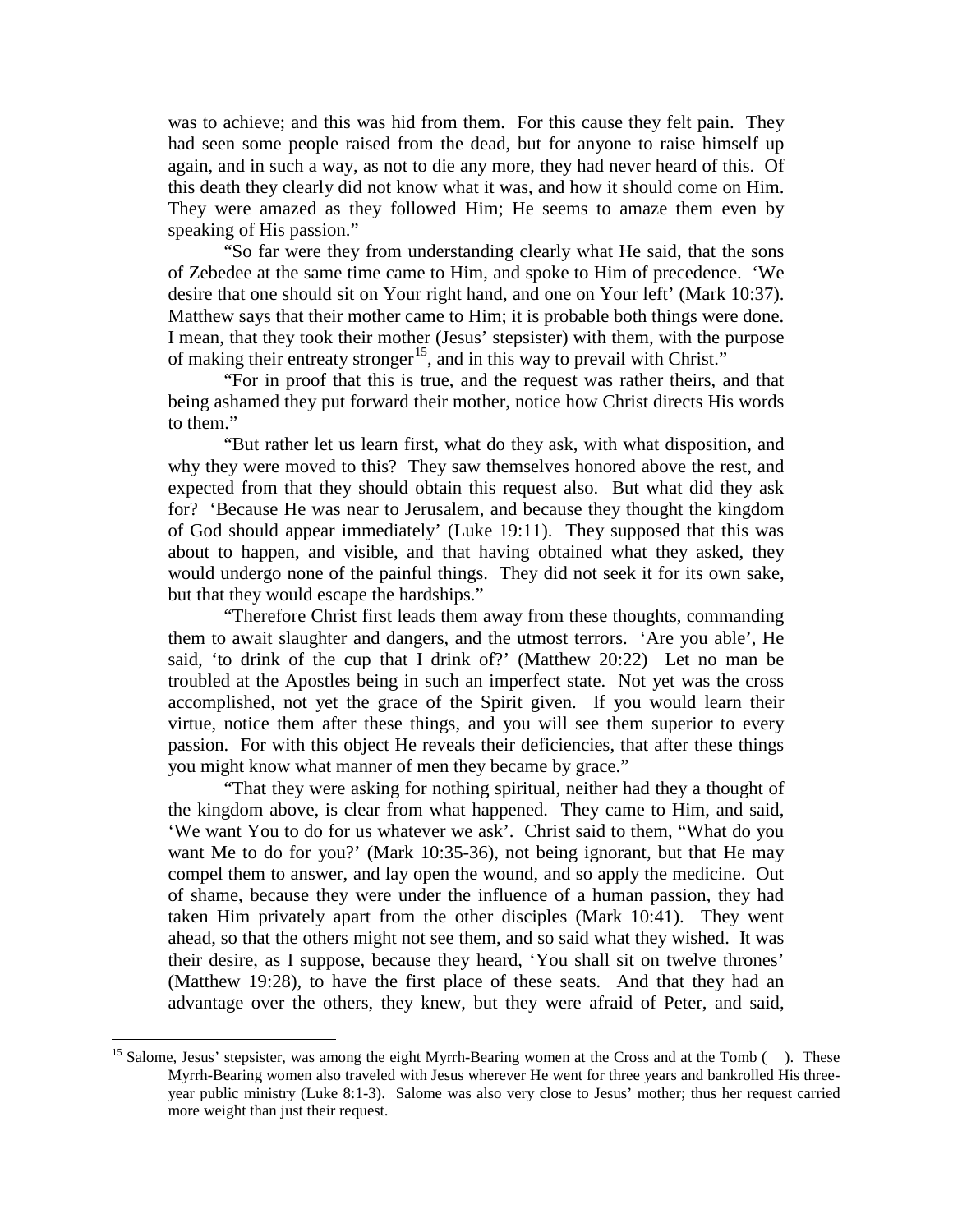'Grant us that we may sit one on Your right hand, and the other on Your left' (Mark 10:37); where they urged Him to command this."

"Showing that they didn't ask for anything spiritual, plus, if they had known what they were asking for, they would not have ventured to ask for so much, He said, 'You do not know what you ask'. How great, how marvelous, how surpassing even the powers above! After that He adds, 'Are you able to drink of the cup that I drink, and be baptized with the baptism that I am baptized with?' (Mark 10:38) You talk to me of honor and crowns, but I talk to you of conflicts and labors. This is not the season for rewards, neither shall that glory of mine appear now, but the present time is one of slaughter, wars, and danger."

"By the form of His question, He both urges and attracts them. He didn't say, 'Are you able to be slain?' 'Are you able to pour out your own blood?' Instead He spoke of drinking the same cup that He drinks that by their fellowship with Him in it they might be made more ready. He calls it a baptism, showing that great was the cleansing the world was to have from the things that were being done."

"They said to Him, 'We are able'. Out of their forwardness they undertook it, not knowing what they were saying, but looking to hear what they had asked. He said, 'You will indeed drink the cup that I drink, and with the baptism that I am baptized with you will be baptized' (Mark 10:39). Great blessings He foretold for them. His meaning is, you shall be counted worthy of martyrdom, and shall suffer these things, which I suffer; you shall close your life by a violent death<sup>16</sup>, and in these things you shall be partakers with me. 'But to sit on My right hand and on My left is not Mine to give, but it is for those for whom it is prepared by My Father'" (Matthew 20:23).

One might ask then who does sit on Jesus' right and left? In Orthodox iconography, on the Icon Screen at the front of each Church, the Virgin Mary holding her Child is portrayed on His right, and John the Baptist is portrayed on His left. This may give us a hint.

The connection between glory and suffering for the Lord's sake was very pronounced in the first few centuries of the Church, but this has lost some of its impact today. As an example of this understanding, we see at the martyrdom of Polycarp<sup>[17](#page-11-1)</sup> in c. 155 AD, an example of a man seeking to be glorified like His Master was. Just like at the Crucifixion of Jesus, many people were amazed at the events that occurred.

"They bound him, placing his hands behind him, like a distinguished ram out of a great flock for sacrifice to God. Polycarp looked up to heaven, and said, 'O Lord God Almighty, the Father of your beloved and blessed Son Jesus Christ, by whom we have received the knowledge of You, the God of angels and powers, and of every creature, and of the whole race of the righteous who live before you. I give You thanks that You have counted me worthy of this day and this hour, that

<span id="page-11-0"></span><sup>&</sup>lt;sup>16</sup> James returned from missionary work in Spain in c. 44 AD and was very outspoken against the Jewish leaders. They in turn incited Herod against him, organized false witnesses and a mock trial, and Herod beheaded James to please the Jews (Acts 12:1-3). John died of old age in c. 97 AD; however, he was beaten unconscious a number of times and left for dead, baptized in his own blood on each occasion.<br><sup>17</sup> "The Martyrdom of Polycarp", <u>Encylical Epistle of the Church at Smyrna</u>, 14-16.

<span id="page-11-1"></span>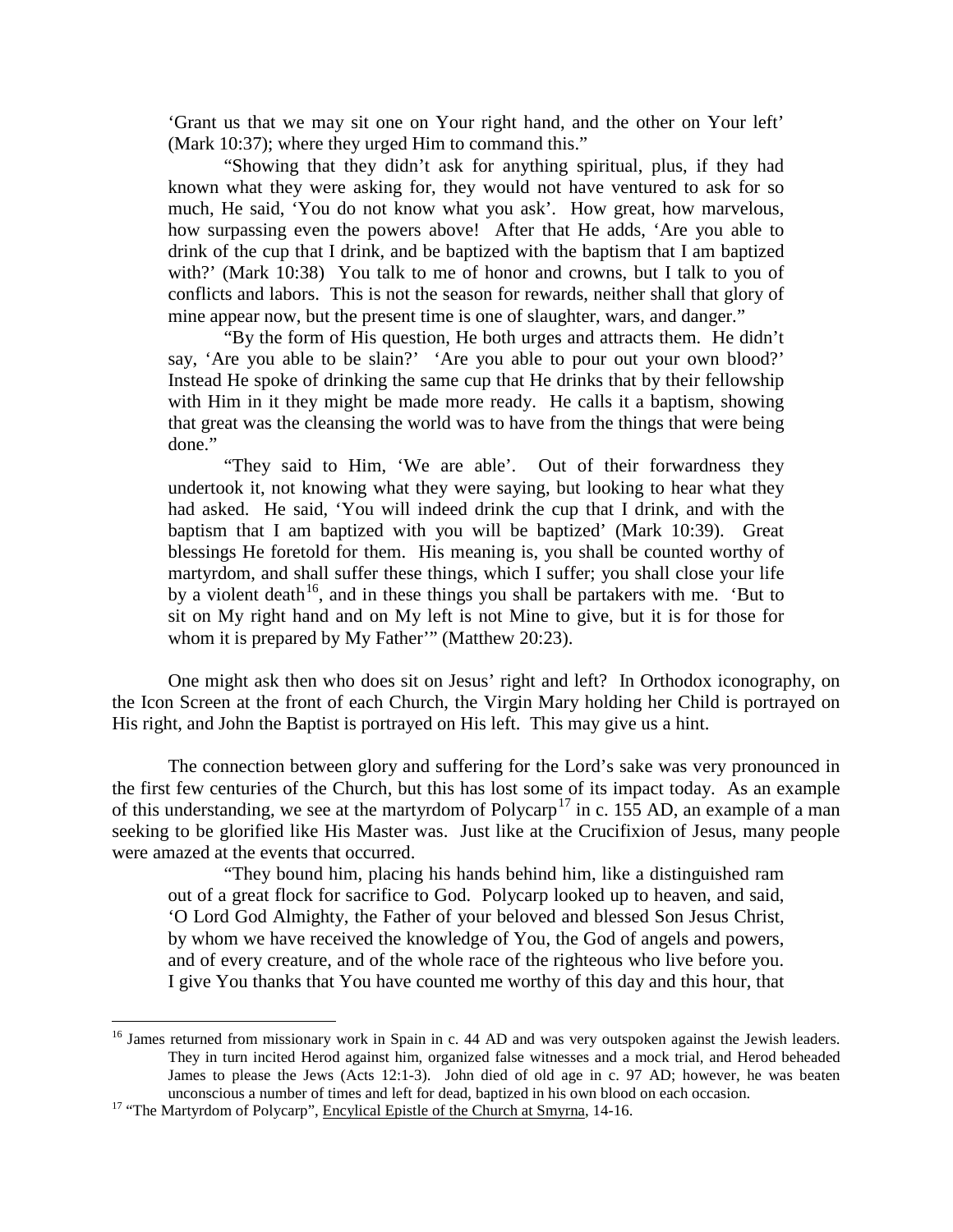I should have a part in the number of Your martyrs, in the cup of your Christ, to the resurrection of eternal life, both of soul and body, through the incorruption imparted by the Holy Spirit. May I be accepted this day before You as an acceptable sacrifice, accordingly as You have revealed beforehand to me, and now have fulfilled. I praise You for all things, I bless You, I glorify You, along with Your beloved Son, with whom, to You, and the Holy Spirit, be glory both now and to all coming ages. Amen'".

"When he had pronounced this amen, and so finished his prayer, they kindled the fire. And as the flame blazed in great fury, we beheld a great miracle, and we have been preserved that we might report to others what took place. For the fire, shaping itself into the form of an arch, like the sail of a ship when filled with the wind, circled the body of the martyr. And he appeared within the fire not like flesh which is burned, but as bread that is baked, or as gold and silver glowing in a furnace. Moreover, we perceived such a sweet odor coming from the pile, as if frankincense or some such precious spices had been smoking there."

"When those wicked men perceived that his body could not be consumed by the fire, they commanded an executioner to approach and pierce him through with a dagger. On his doing this, there came out a dove, and a great quantity of blood, so that the fire was extinguished. All the people wondered that there was such a difference between the unbelievers and the elect, of whom this most admirable Polycarp was one, having in our own times been an apostolic and prophetic teacher, and bishop of the Catholic Church which is in Smyrna. For every word that went out of his mouth either has been or shall yet be accomplished."

Jesus then asked James and John if they could drink His cup and be baptized with His baptism. In their youthful boldness (John was about 25, James about 29), they said they could, and indeed they did. About 14 years later, James was given a similar mock trial, complete with hired false witnesses to betray him. James conducted himself as he had seen His Master do earlier and even converted one of his betrayers, who was beheaded along with him. This is the James referred to in Acts 12:2. John Chrysostom stated<sup>18</sup>, "James did not survive a long time, but from the beginning he was so greatly filled with warmth, and so abandoned all the things of men, and mounted up to a great height, as immediately to be slain. Thus, in all respects, the Apostles, after these things, became excellent."

John's assignment following the Resurrection was to care for the Virgin Mary (John 19:26-27) until her death in the mid 50's AD. For the 40 years after that, John got to drink his cup also. Many times John was mocked, beaten, and spit upon. After many beatings, Emperor Domitian tried to kill John with strong poison and by boiling him in oil. Jerome described<sup>[19](#page-12-1)</sup> this as follows:

"We may be sure that John was then a boy because ecclesiastical history most clearly proves that he lived to the reign of Trajan, that is, he fell asleep in the sixty-eighth year after our Lord's passion (i.e. 98 AD), as I have briefly noted in

<span id="page-12-0"></span><sup>&</sup>lt;sup>18</sup> John Chrysostom, Homilies on Matthew, LXV, 4.

<span id="page-12-1"></span><sup>&</sup>lt;sup>19</sup> Jerome, "Against Jovinianus", Treatises, I, 26.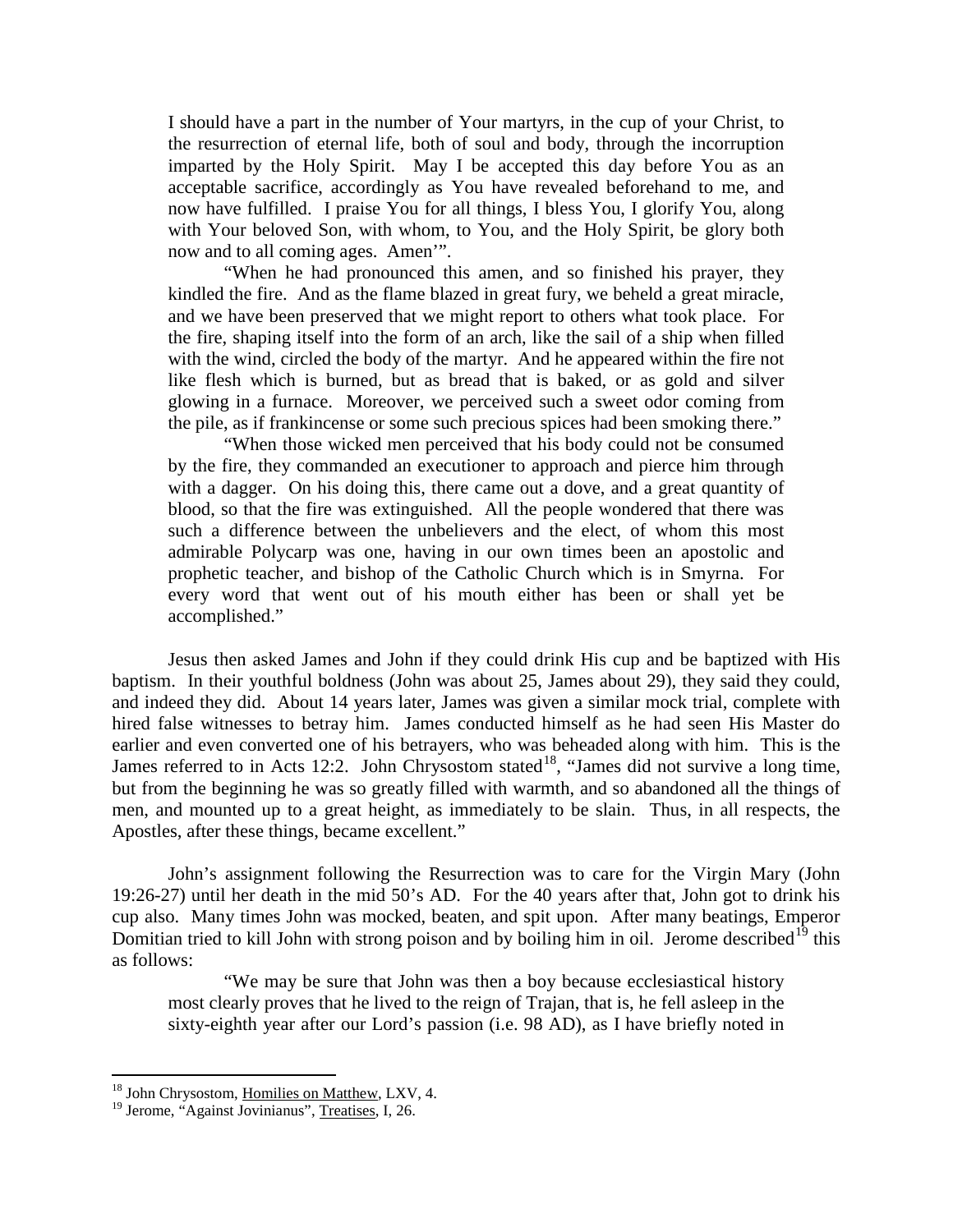my treatise on Illustrious Men<sup>20</sup>. Peter is an Apostle, and John is an Apostle the one a married man, the other a virgin; but Peter is an Apostle only, John is both an Apostle and an Evangelist, and a prophet. An Apostle, because he wrote to the Churches as a master; an Evangelist, because he composed a Gospel, a thing which no other of the Apostles, excepting Matthew, did; a prophet, for he saw on the island of Patmos, to which he had been banished by the Emperor Domitian as a martyr for the Lord, an Apocalypse containing the boundless mysteries of the future. Tertullian, moreover, relates<sup>[21](#page-13-2)</sup> that he was sent to Rome, and that having been plunged into a jar of boiling oil he came out fresher and more active than when he went in."

When Domitian couldn't kill John, he exiled him to Patmos. There the priests of Apollo gave John 40 stripes, and a magician, Coenops, caused some deluded people to beat John so badly that he was baptized in his own blood and left for dead. In all this, both James and John held themselves up with humility and perseverance in the face of tremendous injustice -- just like their Lord had done.

## <span id="page-13-0"></span>**Sitting on Christ's Right and Left**

What does it mean to sit on Christ's right and left? And how is it determined who sits where, if anyone sits at all? Jesus had said, "He raised us up together, and made us sit together in the heavenly places in Christ Jesus, that in the age to come He might show the exceeding riches of His grace in His kindness toward us in Christ Jesus" (Ephesians 2:6-7). We might note that we "sit" and we "experience grace" in Christ Jesus, and not off by ourselves. But what does this "sitting" mean?

Jesus described what He would be looking for on Judgment Day: those who fed, clothed, welcomed, and visited the least of His brethren (Matthew 25:31-40). He is unquestionably looking at the works that demonstrate one's faith. Just prior to speaking of the Judgment based on works, in the Parable of the Talents, He addressed how some people will be rewarded in proportion to their works, and how they will become distinguished by their works.

Jerome, writing to the heretic Jovinianus, stated<sup>[22](#page-13-3)</sup> that there are many different mansions that are prepared for those who serve God, and they are awarded based on a person's works. Those who have "sinned but not unto death" (1 John 5:16) will be reduced to a small reward. For James and John to ask for a specific reward is not possible since the reward is based on their works, which haven't been done yet. Just as there are many mansions, so also there are many ranks among the citizens of heaven.

"The place and the mansions which Christ said He would prepare for the Apostles are in the Father's house, that is, in the kingdom of heaven, not on earth, where for the present He was leading the Apostles. He says, 'I go to prepare a place for you. The mansions in the Father's house, each individual prepares for

<span id="page-13-1"></span><sup>&</sup>lt;sup>20</sup> Jerome, "Lives of Illustrious Men", Chapter 9, in Jerome and Gennadius, The Nicene and Post Nicene Fathers, Second Series, Volume 3.

<span id="page-13-2"></span><sup>&</sup>lt;sup>21</sup> Tertullian, <u>The Prescription Against Heretics</u>, II, I, 36. <sup>22</sup> Jerome, "Against Jovinianus", Treatises, II, 28.

<span id="page-13-3"></span>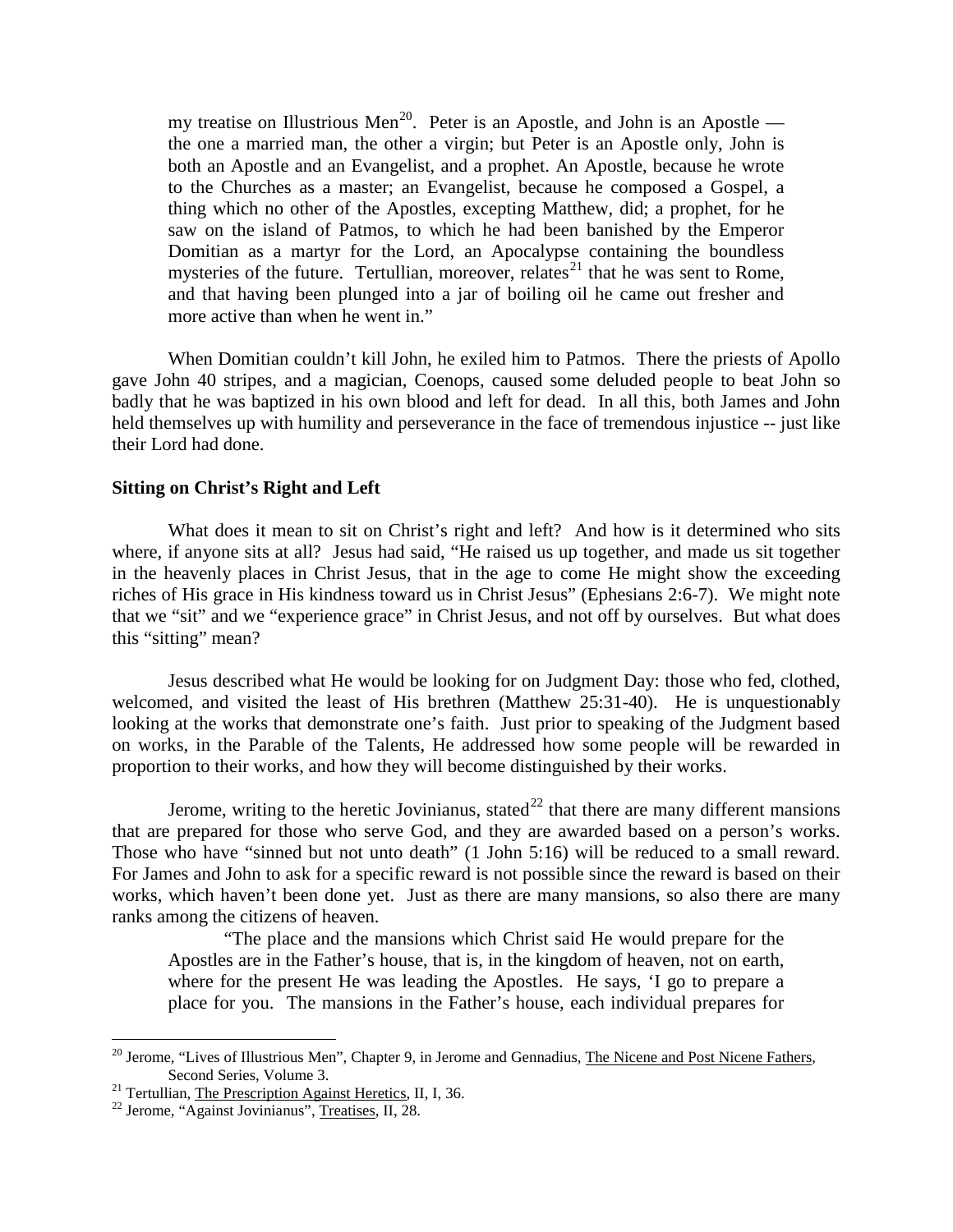himself through his own works rather than receives it through the bounty of God. The preparation is therefore not God's, but ours. This view is supported by the fact that it profited Judas nothing to have a place prepared, since he lost it by his own fault. And we must interpret in the same way what our Lord says to the sons of Zebedee, one of whom wished to sit on His left hand, the other on His right. 'My cup indeed you shall drink; but to sit on my right hand, and on my left hand, is not mine to give, but it is for them for whom it has been prepared of my Father'" (Matthew 20:23).

"If it is not the Son's to give; how then is it the Father's to prepare? There are prepared in heaven, many different mansions, destined for many different virtues, and they will be awarded not to persons, but to persons' works. In vain therefore do you ask of me what rests with yourselves, a reward which my Father has prepared for those whose virtues will entitle them to rise to such dignity. Again when He says: 'I will come again, and will receive you to Myself, that where I am, there you may be also' (John 14:3). He is speaking especially to the Apostles, concerning whom it is elsewhere written, 'That as I and You, Father, are One, so they also may be one in Us' (John 17:11, 22), inasmuch as they have believed, have been perfected, and can say, 'the Lord is my portion' (Psalm 73:26). If, however, there are not many mansions, how is it taught in the Old Testament correspondingly with the New, that the chief priest has one rank, the priests another, the Levites another, the doorkeepers another, the sacristans another? How is it that when a description is given of the future Church and of the heavenly Jerusalem, the priests who have sinned are degraded to the rank of sacristans and doorkeepers; and although they are in the temple of God, that is on the right hand (Matthew 25:33), they are not among the rams, but among the poorest of the sheep? (Ezekiel 44:10-14) How again is it that in the river, which flows from the temple, and replenishes the salt sea, and gives new life to everything, we read there are many kinds of fish? (Ezekiel 47:1-9) Why do we read that in the kingdom of heaven there are Archangels, Angels, Thrones, Dominions, Powers, Cherubim and Seraphim, and every name which is named, not only in this present world, but also that which is to come? (Ephesians 1:21, Hebrews 1:5, 13, 1 Peter 3:22) A difference of name is meaningless where there is not a difference of rank. An Archangel is of course an Archangel to other inferior angels; Powers, and Dominions have other spheres over which they exercise authority. This is what we find in heaven and in the administration of God."

John Chrysostom stated<sup>[23](#page-14-0)</sup> that no one is worthy to sit at the right and left of the throne of the Son of God, not even the Archangels. When this conversation occurred, the Twelve didn't understand how lofty Christ's throne is. What is prepared is an honor proportional to our works, such as the master of the Olympic Games awards to the athletes who takes first, second and third place. Jesus was a little obscure on these matters intentionally to prevent them from pressing Him, but also to avoid causing them pain.

<span id="page-14-0"></span><sup>&</sup>lt;sup>23</sup> John Chrysostom, Homilies on Matthew, LXV, 3.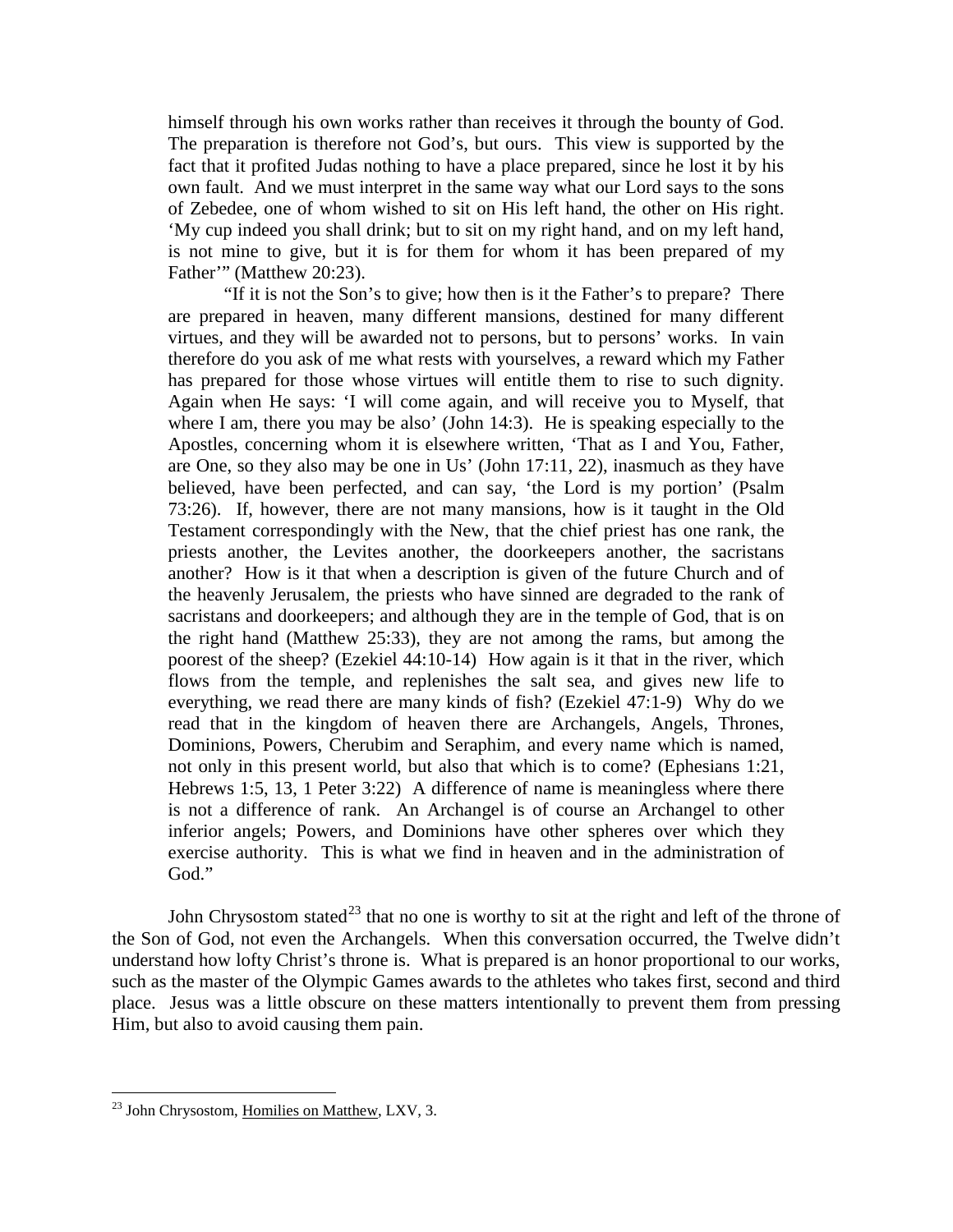"There are two points that many inquire about: (1) if it is prepared for any to sit on His right hand; and (2) if the Lord of all doesn't have power to bestow it on them for whom it is prepared."

"If we solve the first point, then the second will be clear to the inquirers. No one shall sit on His right hand or on His left. For that throne is inaccessible to all, not to men only, but even to angels, archangels, and to all the powers, that are on high."

"Paul puts it as a privilege of the Only-Begotten, saying, 'To which of the angels said He at any time, Sit on my right hand?' And of the angels He said, 'who makes His angels spirits'; but to the Son, 'Your throne, O God'" (Hebrews 1:7-8).

"How then did He say, 'To sit on my right hand and on my left is not mine to give' (Matthew 20:23), as though there are some that should sit there? There are none that sit there; far from it; but in His answer, He condescends to their understanding. They didn't understand that lofty throne, and His sitting at the right hand of the Father; how should they, when even the things that were much lower than these, and were daily instilled in them, they didn't understand? They sought to enjoy the first honors, and to stand before the rest, since they heard of twelve thrones; and ignorant of what that meant, they asked for the first place."

"But for whom is it prepared? For those who could become distinguished by their works! Therefore He did not say, 'It is not mine to give', but my Father's, lest any should say that He was too weak to give them their proper recompense." That is, He said it is not mime to give but it is reserved for those who deserve it as a result of their works.

"In order that what I say may be clearer, consider an illustration. Let us suppose there was some master of the games, and that many excellent athletes went down to the contest. Some two of the combatants that were most nearly connected with the master of the games came to him and said, 'Cause us to be crowned and proclaimed', confiding in their goodwill and friendship with him. He would say to them, 'This is not mine to give, but it shall be given to them for whom it is prepared, by their labors, and their competition'. Should we condemn him as powerless? By no means, but we should approve him for his justice, and for having no respect of persons. We would say that he did not wish to corrupt the law of the games, nor to disturb the order of justice. Similarly Christ said this, to compel them, after the grace of God, to set their hopes of salvation and approval on the proof of their own good works. Therefore He said, 'For whom it is prepared'. For what if others should appear better than you? What, if they should do greater things? For shall you, because you have become my disciples, enjoy the first honors, if you yourselves should not appear worthy of the choice? That He Himself has power over the whole is clear from His having the judgment. To Peter He says, 'I will give you the keys of the Kingdom of Heaven' (Matthew 16:19). Paul also makes this clear where he said, 'After this the crown of righteousness is laid up for me, which the Lord, the righteous Judge, will give to me on that Day, and not to me only but also to all who have loved His appearing'" (2 Timothy 4:8).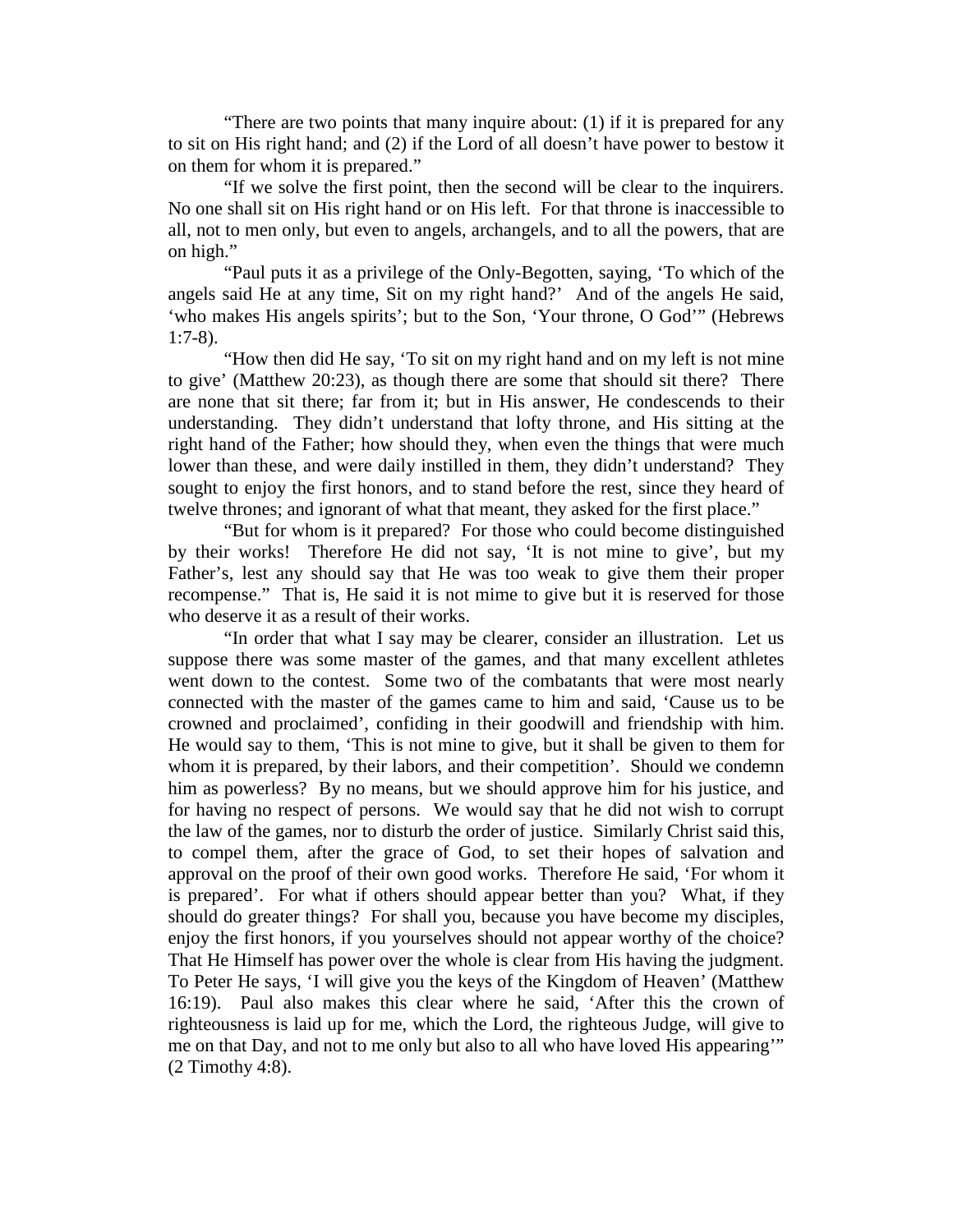"If He has expressed these things somewhat obscurely, do not marvel. The obscurity generates two effects: (1) He did not want them to be rudely pressing Him without object or cause for the first honors, for from a human passion they felt this; and (2) He did not wish to give them pain."

Ambrose of Milan stated<sup>[24](#page-16-0)</sup> that Jesus showed His tenderness in His response to (His cousins) James and John. While they may have been lacking in merit at that time, He gave them an opportunity to prove themselves.

"Jesus showed His tenderness for His disciples, whom He loved, saying first, 'Will you drink of My cup?' Since He could not grant what they sought, He offered them something else, in order that they might understand that the failure lay more in the equity of their request, than in the wish of their Lord to show kindness."

"You shall indeed drink of My cup' (Matthew 20:23), He says; that is, 'I will not refuse you the suffering, which My flesh will undergo. All that I have taken on Myself as man, you can imitate. I have granted you the victory of suffering, the inheritance of the Cross. But to sit on My right hand and on My left is not Mine to give to you'. He did not say, 'It is not Mine to give', but, 'It is not Mine to give to you'; meaning by this, not that He lacked the power, but that His creatures were lacking in merit."

"Take the words in another way; that is, 'It is not Mine, for I came to teach humility; it is not Mine, for I came, not to be served, but to serve; it is not Mine, for I show justice, not favor'".

"Speaking of the Father, He added, 'For whom it has been prepared', to show that the Father tends to pay more attention to merits than to requests; for God is not a respecter of persons (Acts 10:34). Paul also says, 'Whom He foreknew, He also did predestinate' (Romans 8:29). He did not predestinate them before He knew them, but He predestinated the reward of those whose merits He foreknew."

"Rightly then is Salome checked, who demanded what was impossible, as a special kind of privilege from Him the Lord, Who of His own free gift granted not only to two Apostles, but to all the disciples, those things which He had judged should be given to the saints. He did this without a prayer from anyone, as it is written, 'You shall sit on twelve thrones, judging the twelve tribes of Israel'" (Matthew 19:28).

Ambrose also stated<sup>[25](#page-16-1)</sup> that while we sit in the heavenly places **in** Christ Jesus (Ephesians 2:6), nobody sits on the Throne of God **with** Christ Jesus. The pure in heart will have the privilege to see Him, but no one will become like Him as He is enthroned on the Cherubim.

"We may think James and John's demand to have been possible. When I read that the seraphim<sup>[26](#page-16-2)</sup> stand (Isaiah 6:2), how can I suppose that men may sit on the right hand or the left of the Son of God? The Lord sits upon the cherubim,

<span id="page-16-2"></span><span id="page-16-1"></span>

<span id="page-16-0"></span><sup>&</sup>lt;sup>24</sup> Ambrose of Milan, Exposition of the Christian Faith, V, vi, 79-86.<br><sup>25</sup> Ambrose of Milan, Exposition of the Christian Faith, V, vi, 79-86.<br><sup>25</sup> In ancient cultures, the king or the respected teacher always sat to rul was present. Ambrose was making an allusion to this arrangement.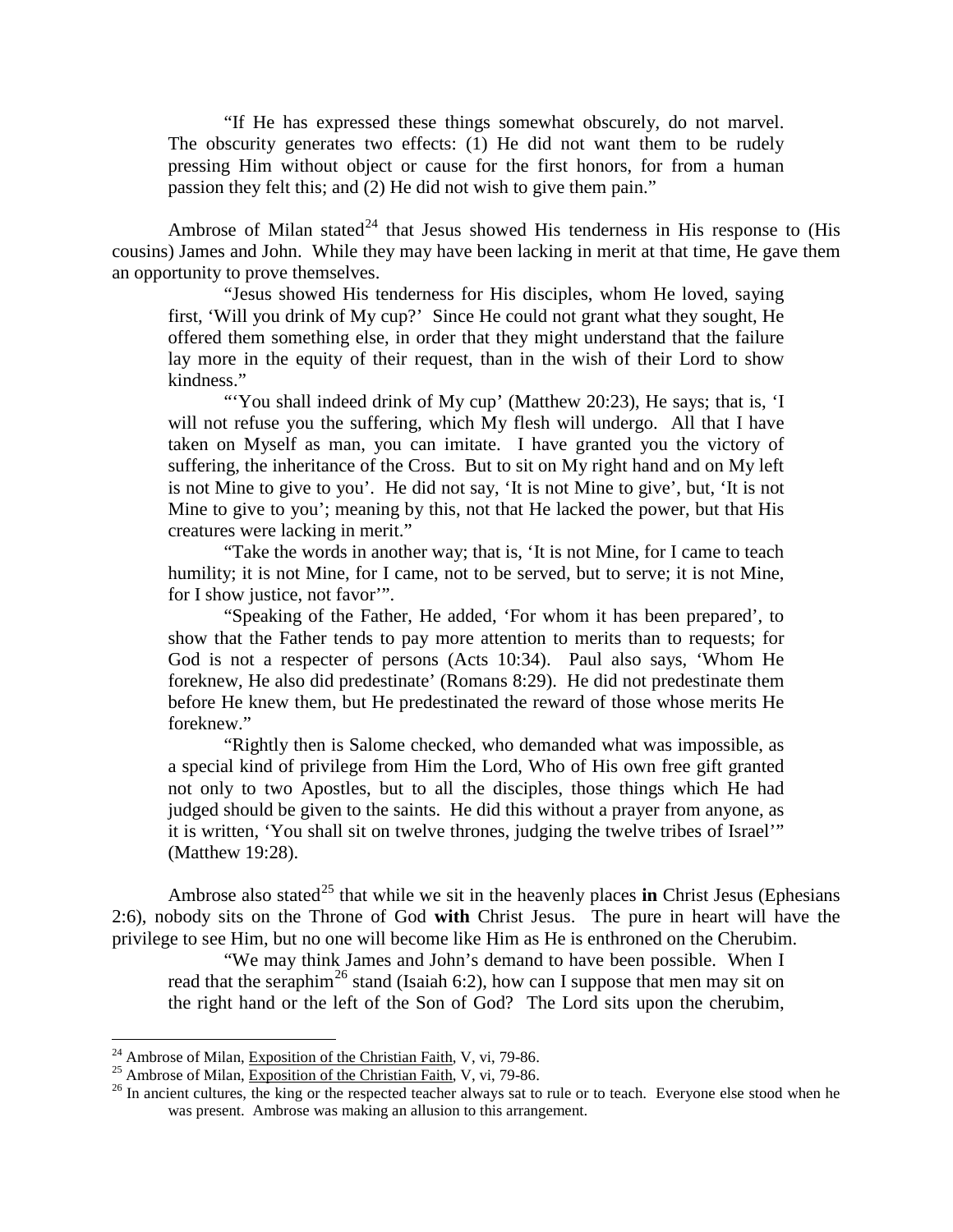'You that sit upon the cherubim, show Yourself' (Psalm 80:1). And how shall the Apostles be able to sit on the cherubim?"

"I do not come to this conclusion by my own mind, but because of the utterances of our Lord's own mouth. For the Lord Himself later on, in commending the Apostles to the Father, says, 'Father, I will that they also whom You have given Me be with Me where I am' (John 17:24). But if He had thought that the Father would give the divine throne to men, He would have said, 'I will that where I sit, they also may sit with Me'. But He says, 'I will that they be with Me', not 'that they may sit with Me'; and 'where I am', not 'as I am'".

"Then follow the words, 'That they may see My glory' (John 17:24). Here too He did not say: 'that they may have My glory', but 'that they may see' it. For the servant sees, the Lord possesses; David also has taught us, saying, 'That I may see the delight of the Lord' (Psalm 27:4). And the Lord Himself in the Gospel has revealed it, stating, 'Blessed are the pure in heart, for they shall see God' (Matthew 5:8). 'They shall see', He says; not 'They shall sit with God upon the cherubim'".

John Chrysostom stated<sup>[27](#page-17-0)</sup> that we should consider not just the rewards Christ brings, but also from where He has raised us. This should motivate us to do anything for His Name's sake.

"Paul had been speaking of the things, which concerned Christ, and these might be nothing to us; therefore he shows that they do extend to us, inasmuch as He is made one with us. 'We, who were dead through our trespasses He raised up with Him, and made us sit with Him' (Ephesians 2:5-6). Take the demonstration he cites both from former things, and from His Headship, and also from His desire to show His goodness. For how will He show it, unless this comes to pass? And He will show it in the ages to come, that the blessings are both great, and more certain than anything else. Would you understand how He has made us sit together with Him? Hear what Christ Himself said to the disciples, 'You also shall sit on twelve thrones, judging the Twelve Tribes of Israel' (Matthew 19:28). And again, 'But to sit on My right hand and on My left hand is not Mine to give, but it is for them for whom it has been prepared of My Father' (Matthew 20:23). So it has been prepared! And well did He say, 'in kindness towards us in Christ Jesus' (Ephesians 2:7), for to sit on His right hand is honor above all honor; it is that beyond which there is none other. This then he said, that even we should sit there. Truly this is surpassing riches; truly surpassing is the greatness of His power, to make us sit down with Christ. If you had ten thousand souls, would you not lose them all for His sake? If you had to enter the flames, shouldn't you readily endure it? He Himself said, 'Where I am, there shall My servant be also' (John 12:26). Why surely if you had to be cut to pieces every day, shouldn't you, for the sake of these promises, cheerfully embrace it? Think, where He sits; above all principality and power! And with whom it is that you sit? With Him! And who are you? One dead, by nature a child of wrath! And what good have you done? Nothing! Truly now it is high time to exclaim, 'Oh the depth of the riches both of the wisdom and the knowledge of God!'" (Romans 11:33).

<span id="page-17-0"></span> $^{27}$  John Chrysostom, Homilies on Ephesians, IV, v. 7.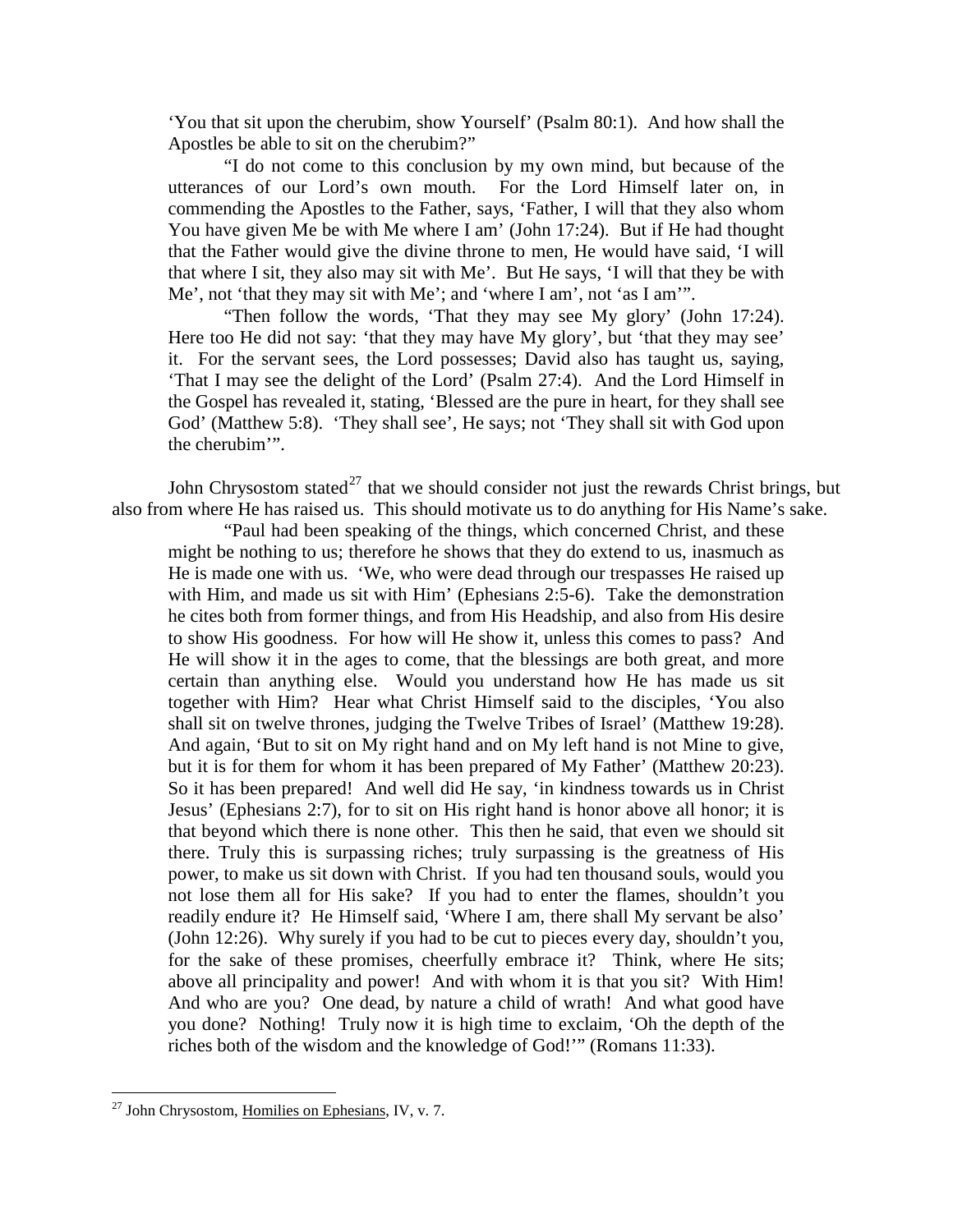## <span id="page-18-0"></span>**True Greatness Means Being Everyone's Servant**

True greatness before God is a study in contrasts. Being all-powerful, there is nothing we can do to impress Him except to recognize our condition for what it is. But doing just that is a major revelation regarding the true order of things. At the Resurrection, there is nothing to hinder Him from appointing the greatest of rewards to the lowliest of His servants. Thus, the operation of the Kingdom of God is not at all like the kingdoms of this world.

John Chrysostom illustrated<sup>[28](#page-18-1)</sup> this by referring to the events where James and John asked for honor for themselves. After they did this, Jesus called the other ten Apostles over to explain that His kingdom does not operate like the Gentile kingdoms that they were familiar with. It is the humble that are exalted before God; and we must remember that no matter how much we humble ourselves, we can't do so more than our Lord did. This creates a series of opposites: the more we give alms and seek the last place, the more we will be rewarded and obtain first place.

"The ten were disturbed and troubled, but He soothed them by calling them together and by drawing them near Him. The two had separated themselves from the company of the ten, and had stood nearer Him, pleading their own selfinterests. Therefore He brought the others near Him also, by this act, and by exposing and revealing it before the rest, soothing the passion both of the two and of the ten."

"Now He checks them, but not as before. Before He brought little children into their midst, and commands them to imitate the simplicity and lowliness; here He reproves them in a sharper way from the other side by comparing them to the Gentiles. 'The princes of the Gentiles exercise dominion over their citizens, and their great ones exercise authority upon them, but it shall not be so among you. He that will be great among you, let this man be servant to all; and he that will be first, let him be the slave of all' (Mark 10:44). He shows that a feeling of loving first place such as this is like that of the heathen. For the passion is tyrannical, and continually hinders even great men; therefore it needs to be beaten down more severely. He struck deeper into their hearts, by comparing them with the Gentiles, shaming their inflamed soul, and removes the envy of the one and the arrogance of the other, all but saying: 'Don't be moved with indignation, as insulted. For they disgrace themselves most, who seek the first places, for they are among the last. Matters with us are not like matters outside (the Church). The princes of the Gentiles exercise dominion over them, but with Me the last, even he is first'".

"Therefore, He said, 'Even as the Son of Man did not come to be served, but to serve, and to give His life a ransom for many' (Mark 10:45). 'For not even at this did I stop', He said, 'but even My life did I give as a ransom; and for whom? For enemies! Do not be afraid, as though your honor were threatened. For however much you humble yourself, you cannot descend as much as your Lord. And yet His descent has become the ascent of all; His descent has made His own glory shine. For before He was made man, He was known among angels only; but after He was made man and was crucified, so far from lessening that glory, He acquired other besides, even that from the knowledge of the world."

<span id="page-18-1"></span> <sup>28</sup> John Chrysostom, Homilies on Matthew, LXV, 4.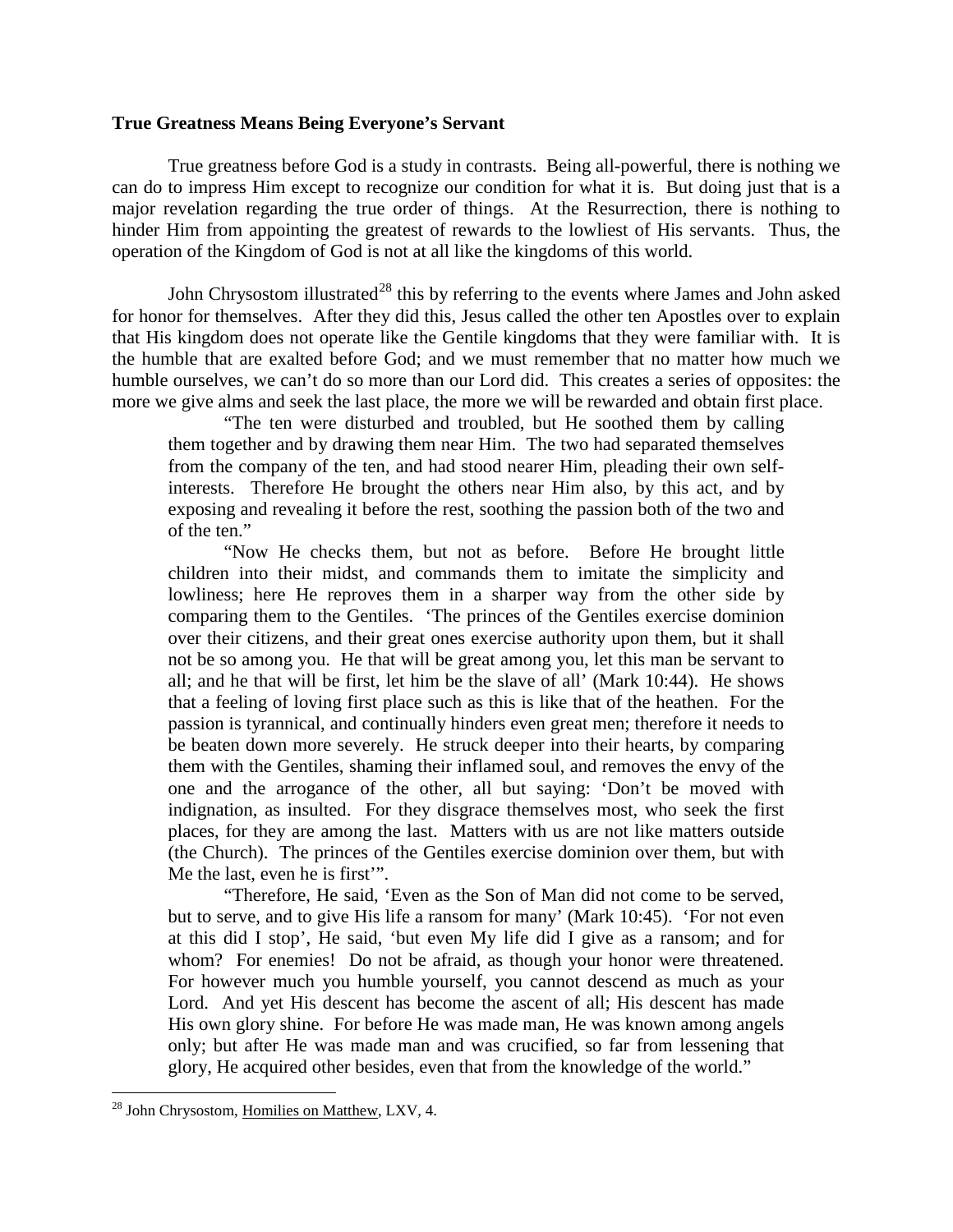"Do not fear, as though your honor were put down, if you should abase yourself, for in this way is your glory more exalted; in this way it becomes greater. This is the door of the kingdom. Let us not go the opposite way, neither let us war against ourselves. If we desire to appear great, we shall not be great, but we shall be the most dishonored of all. Do you see how everywhere He urges them by the opposite things, giving them what they desire? For why do you give alms before men: to enjoy glory? You must then not do so, and you shall surely enjoy it. Why do you lay up treasure? That you may be rich? You must then not lay up treasures, and you shall be rich. Why do you set your heart on first place? That you may be before others? Choose the last place, and then you will enjoy the first. So if you want to become great, don't seek to become great, and then you will be great."

John Chrysostom pointed out<sup>29</sup>, "Let no man be troubled that the apostles were in such an imperfect state. For the cross was not yet accomplished, the grace of the Spirit was not yet given. If you want to learn their virtue, notice them after these things, and you will see them superior to every passion. With this object He reveals their deficiencies, that after these things you might know what manner of men they became by grace".

Commenting on John's behavior after Pentecost, Chrysostom continued<sup>[30](#page-19-1)</sup>, "Hear how this same John everywhere gives up the first place to Peter, both in addressing the people (Acts 2:14-36), and in working miracles (Acts 3). In his Gospel, he does not conceal Peter's good deeds, but relates both the confession, which he openly made when all were silent (John 1:42), and his entering into the tomb (John 20:2-9). And he puts the Apostle Peter before himself".

Eusebius, the  $4<sup>th</sup>$  Century church historian, wrote<sup>[31](#page-19-2)</sup> that Peter, James and John, out of humility, delegated to James, the Lord's brother, the oversight of the Church in Jerusalem:

"Then James, whom the ancients surnamed 'the Just' on account of the excellence of his virtue, is recorded to have been the first to be made bishop of the Church of Jerusalem. This James was called the brother of the Lord because he was known as a son of Joseph. But Clement in the sixth book of his Hypotyposes<sup>[32](#page-19-3)</sup> writes thus: 'For they say that Peter and James and John after the Ascension of our Savior, as if also preferred by our Lord, did not strive after honor, but chose James the Just bishop of Jerusalem'. But the same writer, in the seventh book of the same work, relates also the following things concerning him: 'The Lord after his resurrection imparted knowledge to James the Just and to John and Peter, and they imparted it to the rest of the Apostles, and the rest of the Apostles to the Seventy, of whom Barnabas was one.' Paul also makes mention of the same James the Just, where he writes, 'Others of the apostles I didn't see, except James the Lord's brother'" (Galatians 1:19).

<span id="page-19-3"></span><span id="page-19-2"></span>

<span id="page-19-1"></span><span id="page-19-0"></span><sup>&</sup>lt;sup>29</sup> John Chrysostom, <u>Homilies on Matthew</u>, LXV, 2.<br><sup>30</sup> John Chrysostom, <u>Homilies on Matthew</u>, LXV, 4.<br><sup>31</sup> Eusebius, <u>Church History</u>, II, i. 2-4.<br><sup>32</sup> Clement was a late 1st Century Bishop of Rome. His <u>Hypotyposes</u> fragments.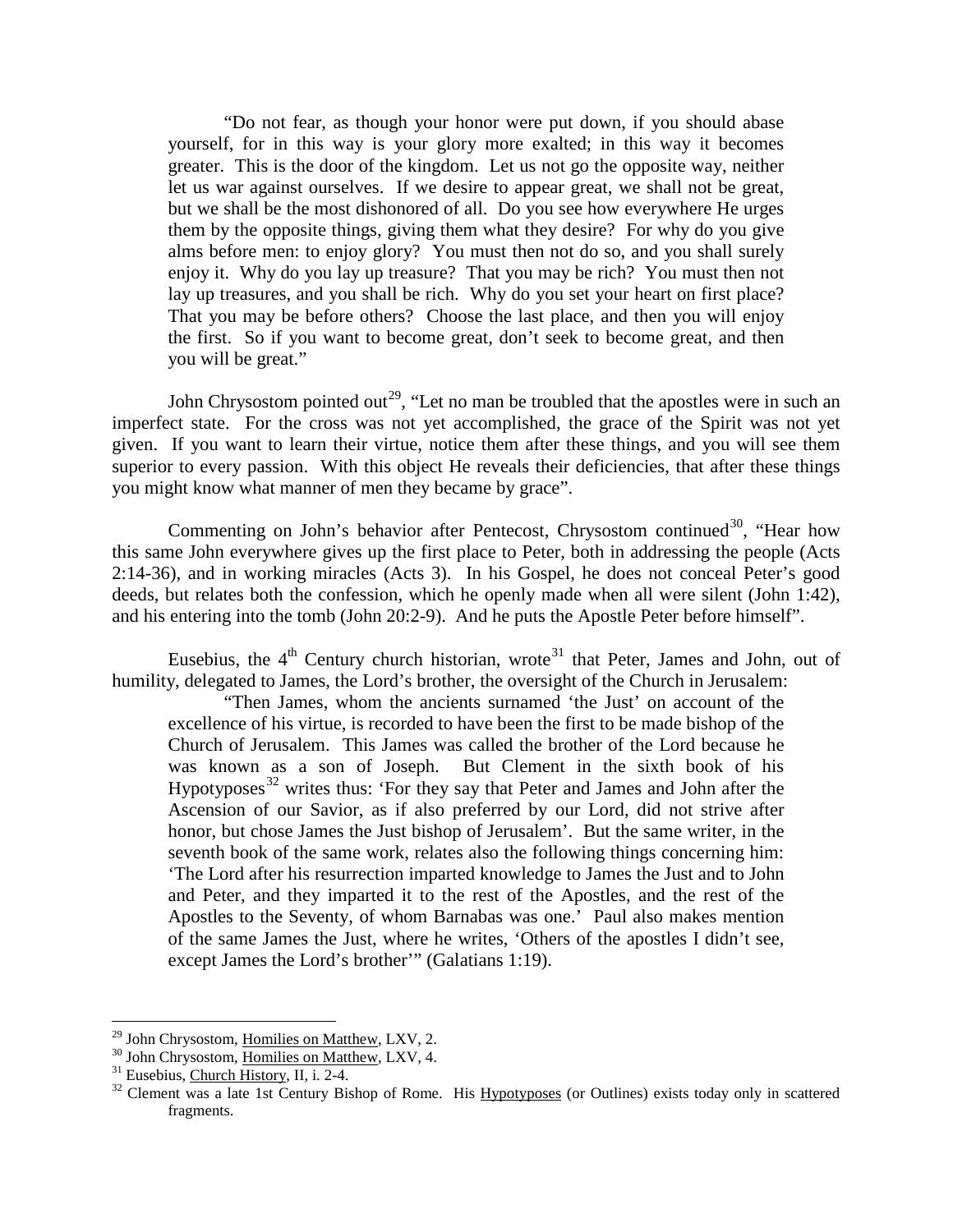# <span id="page-20-0"></span>**True Humility**

John Chrysostom stated<sup>[33](#page-20-1)</sup> that arrogance and pride are uncleanness before God. On the other hand, someone who quietly offers sacrifice to God, such as the fruit of our lips (Hebrews 13:15) or almsgiving, stands out as doing no small thing. We might consider the contrast of Pharaoh versus Abraham, pride versus humility, and how they were rewarded. Arrogance subtracts from what we have, but humility adds to what we don't have.

"Which is higher? He who acts as a priest to God and offers sacrifice? Or he who is somewhere far removed from confidence toward Him? And what manner of sacrifice does the lowly man offer? Hear David saying, 'Sacrifice to God is a broken spirit; a broken and a humble heart God will not despise'" (Psalm 51:17 LXX).

Do you see the purity of this man? Notice also the uncleanness of the other; for 'everyone that is proud in heart is unclean before God' (Proverbs 16:5 LXX). Besides, the one has God resting upon him, 'to whom will I have respect', He said, 'but to the humble and meek, and the man that trembles at My words' (Isaiah 66:2 LXX), but the other crawls with the devil, for he that is lifted up with pride shall suffer the devil's punishment. Therefore Paul said, 'Lest, being lifted up with pride, he should fall into the condemnation of the devil' (1 Timothy 3:6).

The thing that is opposite to what he wishes happens to him. His wish is to be arrogant, that he may be honored; but the arrogant are the most condemned of all. For the arrogant are the laughing stocks, the enemies to all men, the most easy to be subdued by their enemies, the men that easily fall into anger, the unclean before God.

What then can be worse than this; it is the extremity of evils? And what is sweeter than the lowly, what more blessed, since they are longed after, and the beloved of God? The glory that cometh from men, these most of all enjoy it; everyone honors them as fathers, embraces them as brothers, receives them as their own members.

Let us then become lowly, that we may be exalted. For most utterly does arrogance abase us. This abased Pharaoh! For he said, 'I do not know the Lord' (Exodus 5:2), and he became inferior to flies, frogs and locusts; after that, with his own army and horses, he was drowned in the sea. In direct opposition to him, Abraham said, 'I am dust and ashes' (Genesis 18:27), yet he prevailed over countless barbarians. Having fallen into the midst of Egyptians, he returned, bearing a trophy more glorious than the former, and, clinging to this virtue, grew more exalted. Therefore he is celebrated everywhere, therefore he is crowned and proclaimed; but Pharaoh is both earth and ashes, and anything else more vile than these. For nothing does God so abhor as arrogance. For this object He has done all things from the beginning, in order that He might root out this passion. Because of this we have become mortal, and are in sorrows. Because of this we work, sweat, and labor continually. Out of arrogance the first man sinned, looking for equality with God. Therefore, he lost everything.

For arrogance is like this, so far from adding to us any improvement of our life, it subtracts even what we have. On the contrary, humility, so far from

<span id="page-20-1"></span><sup>&</sup>lt;sup>33</sup> John Chrysostom, Homilies on Matthew, LXV, 6.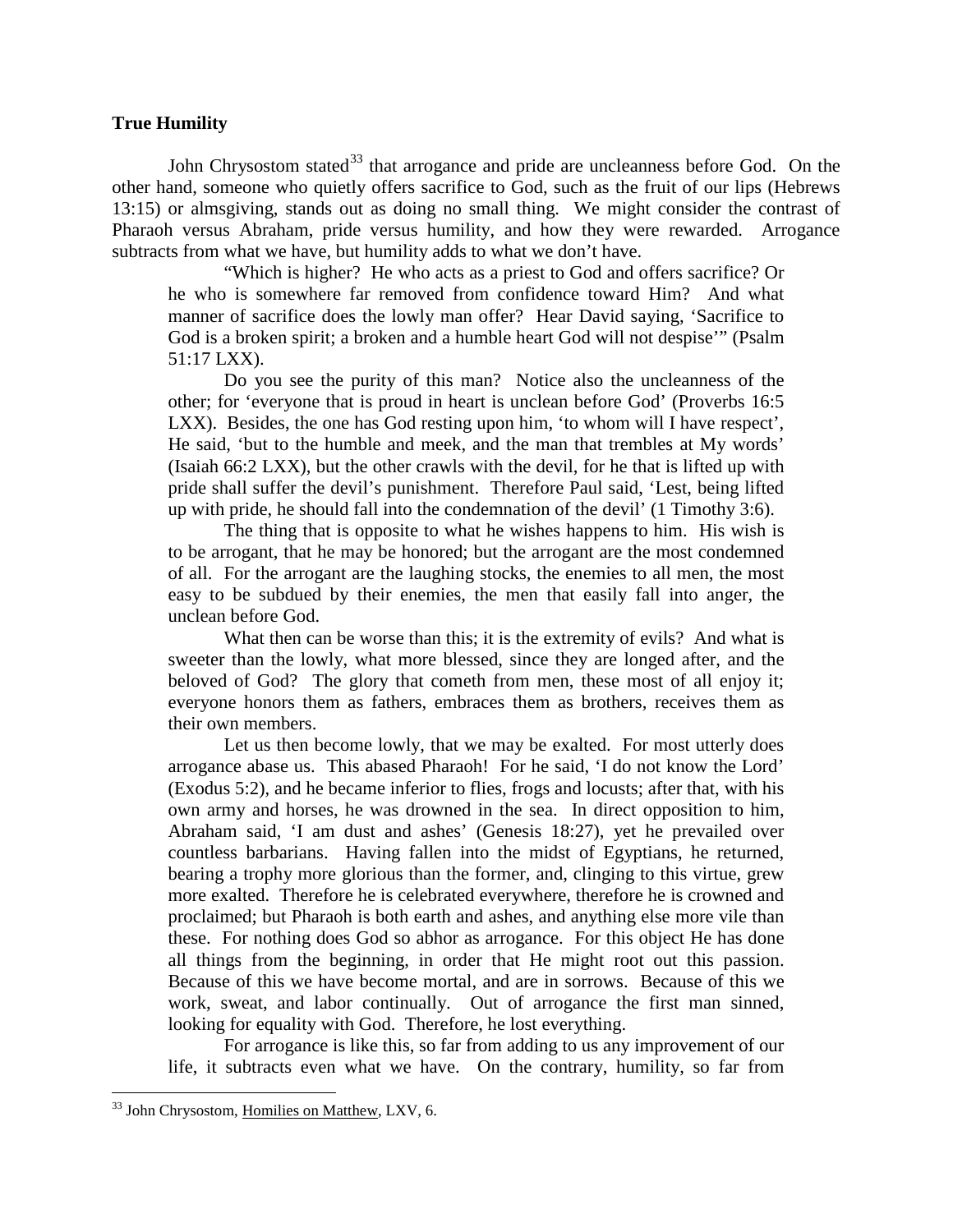subtracting from what we have, adds to us also what we don't have. This virtue then let us emulate; this let us pursue, that we may both enjoy present honor, and attain to the glory to come

Chrysostom also spoke<sup>[34](#page-21-0)</sup> of humility as part of love for our fellow man. We show love to the poor and give alms in order to be closely knit together; we love our neighbor even to the point of martyrdom on his behalf. This is true humility; by doing this we truly love our neighbor as ourselves.

"Almsgiving has been enacted by God; God might have nourished the poor without this, but that he might bind us together in love and that we might be thoroughly fervent toward each other, he commanded them to be nourished by us. Therefore, 'a good word is better than a gift' and, 'behold, a word is beyond a good gift." (Ecclesiasticus 18:16, 17 LXX) He Himself said, 'I will have mercy, and not sacrifice' (Matthew 9:13; Hosea 6:6). Since it is usual, both for men to love those who they benefited, and for those who receive benefits to be more kindly affected towards their benefactors, he made this Law, constituting it a bond of friendship."

"Christ had said that both these belong to perfection, yet these without love are imperfect. In the case of the rich man, He said, not merely, 'sell your goods, and give to the poor', but He added, 'and come, follow Me' (Luke 18:22). Now not even following Him proves any man a disciple of Christ so completely as the loving one another. For, 'by this shall all men know' (John 13:35), He said, when He also said, 'Whoever loses his life for My sake, shall find it' (Matthew 10:39); and, 'whoever shall confess Me before men, him will I also confess before My Father which is in heaven' (Matthew 10:32). It is necessary to have love; but He declares that the reward is laid up for those who labor. Along with martyrdom He also requires love, which is what He elsewhere strongly intimates, saying, 'You shall indeed drink of My cup, and be baptized with the baptism that I am baptized with' (Matthew 20:23). That is, you shall be martyrs, you shall be slain for My sake. 'But to sit on My right hand, and on My left, is not Mine to give', said He, 'but to those for whom it is prepared'. This is not as though any sit on the right hand and the left, but He means the highest precedence and honor. Then signifying for whom it is prepared, He called them and said, 'whoever desires to become great among you, let him be servant to you all' (Matthew 20:26), setting forth humility and love. And the love, which He requires, is intense; therefore He didn't stop here, but added, 'even as the Son of Man didn't come to be served, but to serve, and to give His life a ransom for many' (Mark 10:45). He pointed out that we ought to love even to the point of being slain for our beloved. For this above all is to love Him. Therefore He said to Peter, 'If you love Me, feed My sheep'" (John 21:16).

The Apostolic Constitutions, an early Church document, describe<sup>[35](#page-21-1)</sup> the character of deacons in the Church in similar terms to how John Chrysostom later summarized it as

<span id="page-21-0"></span> $34$  John Chrysostom, <u>Homilies on 1 Corinthians</u>, XXXII, 9-10.  $35$  Constitutions of the Holy Apostles, III, ii, 19.

<span id="page-21-1"></span>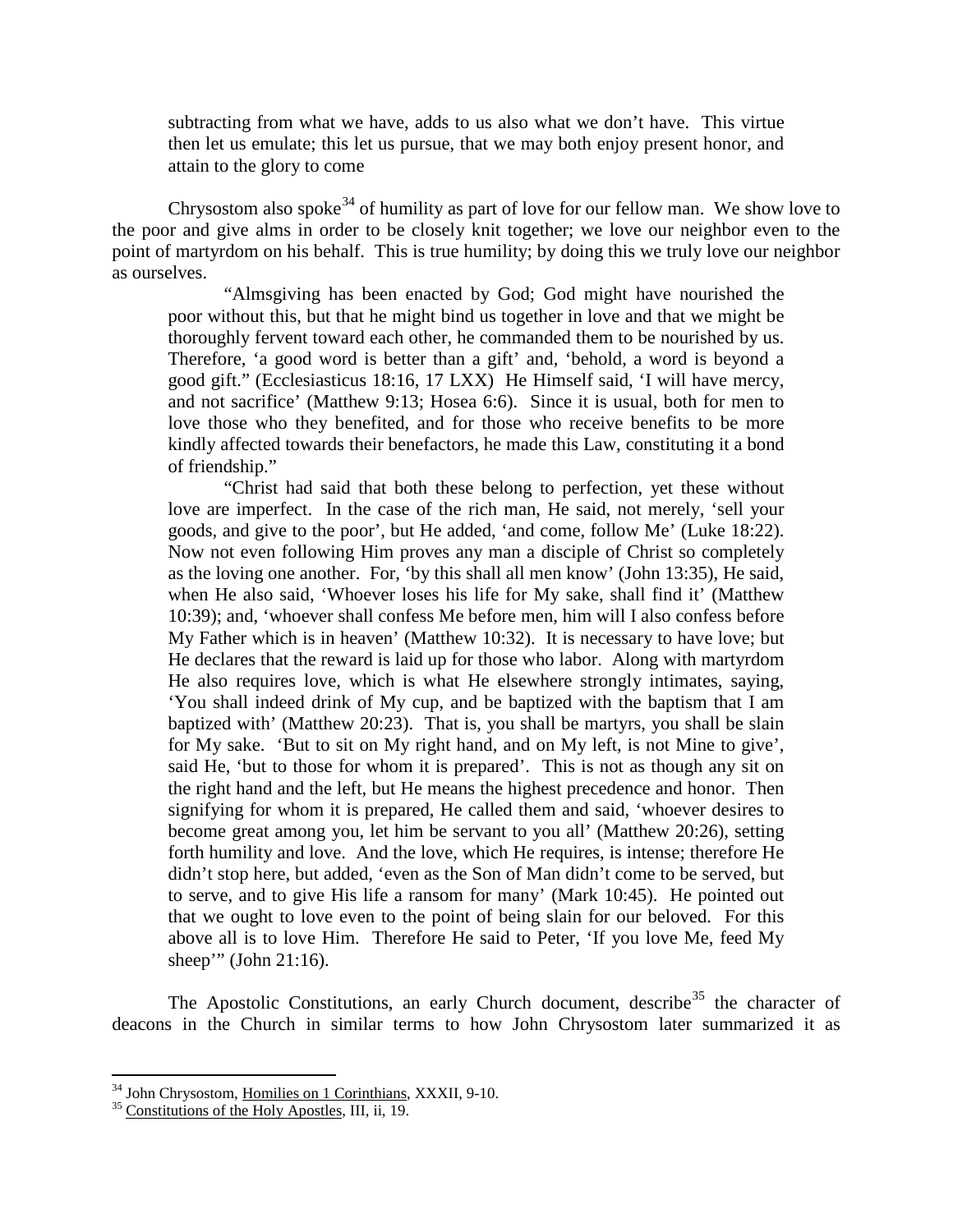applicable to everyone. The deacons served in kindness, especially the infirm, on behalf of Christ, reporting to their bishop all who were in need.

"Let the deacons be unspotted in all things, as the bishop himself is, only more active; in number according to the largeness of the Church, that they may serve the infirm as workmen that are not ashamed. And let the deaconess be diligent in taking care of the women; but both of them ready to carry messages, to travel about, to minister, and to serve, as Isaiah spoke concerning the Lord, saying, 'To justify the righteous, who serves many faithfully' (Isaiah 53:11 LXX). Let everyone know his proper place, and discharge it diligently with one consent, with one mind, as knowing the reward of their service. Let them not be ashamed to serve those that are in need, as even our Lord Jesus Christ 'came not to be served, but to serve and to give His life a ransom for many' (Matthew 20:28). So the deacons ought to do also, and not to hesitate, if they should be obliged to lay down their life for a brother. For the Lord Jesus Christ did not hesitate to 'lay down His life for His friends' (John 15:13). If, therefore, the Lord of heaven and earth underwent all His sufferings for us, how then can we make it difficult to serve such as are in need? We ought to imitate Him who underwent servitude, deprivation, stripes, and the Cross for us. We ought to serve the brethren, in imitation of Christ. For He says, 'He that desires to be great among you, let him be your servant; and he that desires to be first among you, let him be your slave' (Matthew 20:26-27). He really fulfilled the prediction of 'serving many faithfully' (Isaiah 53:11 LXX). For 'when He had taken a towel, He prepared Himself. Afterward He put water into a basin; and as we were sitting at dinner, He came and washed the feet of all of us, and wiped them with the towel' (John 13:4-5). By doing this He demonstrated to us His kindness and brotherly affection, that so we might also do the same to one another. If, therefore, our Lord and Master so humbled Himself, how can you, the laborers of the truth, and administrators of piety, be ashamed to do the same to such of the brethren as are weak and infirm? Serve therefore with a kind mind, not murmuring nor mutinying; for you do not do it on behalf of man, but on the behalf of God, and you shall receive from Him the reward for your service in the day of your visitation. It is your duty, you who are deacons, to visit all those who stand in need of visitation. And tell your bishop of all those that are in affliction; for you ought to be like his soul and senses: active and attentive in all things to him as to your bishop, father and master."

As another example of humility and persistence, the Church has chosen today to remember Mary of Egypt. She had lived the first 30 years of her life as a prostitute in Egypt, loving the lusts of the flesh and being driven by them. Coming to Jerusalem in about 482 AD, she was converted and went to live alone in the wilderness across the Jordan for the next 48 years. During this time, she had no human contact, was tormented by the cold and the heat, ate very little, and struggled to gain control of her passions. A year before her death, an elder monk, Zossima, stumbled across her in the wilderness and she told him her life story. She then asked him to bring her the Lord's Supper the next year at the same location, by the Jordan River, which he did. When Zossima arrived, he observed Mary walking toward him across the Jordan as if it were dry land. Mary died that evening and was later buried by Zossima. Her life is a testimony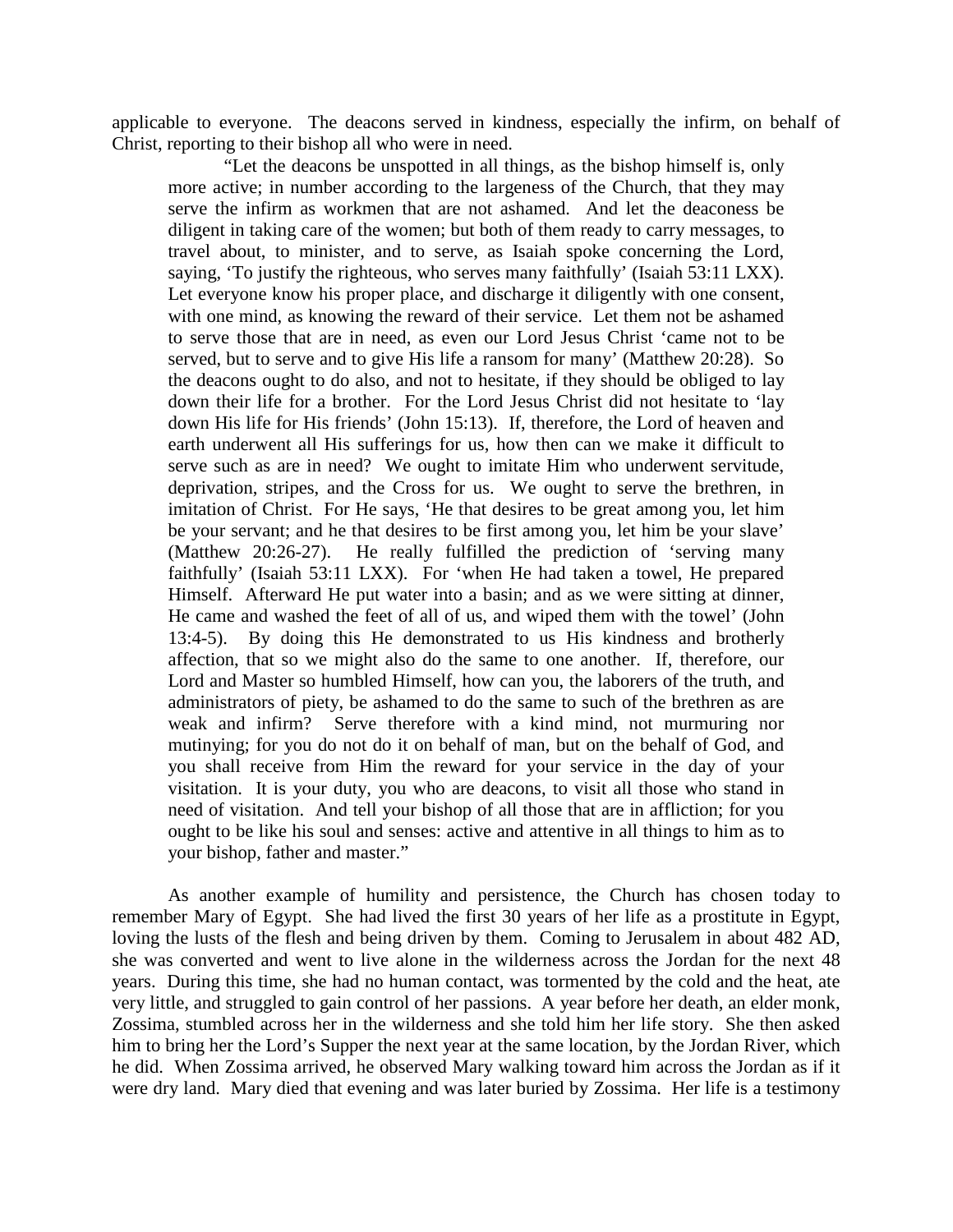to us that it is possible to conquer the passions if we are humble and persistent. See Appendix A for a summary of the life of Mary of Egypt from the Prologue of Ochrid.

After the resurrection, James, John and the others remembered the Lord's words that conclude our Gospel lesson. Rulers of the Gentiles lord it over their subjects. However, the Lord said it should not be so among His followers. "Whoever desires to be great among you shall be your deacon (Greek: diakonos) and whoever desires to be first shall be the slave (Greek: doulos) of all" (Mark 10:42-44).